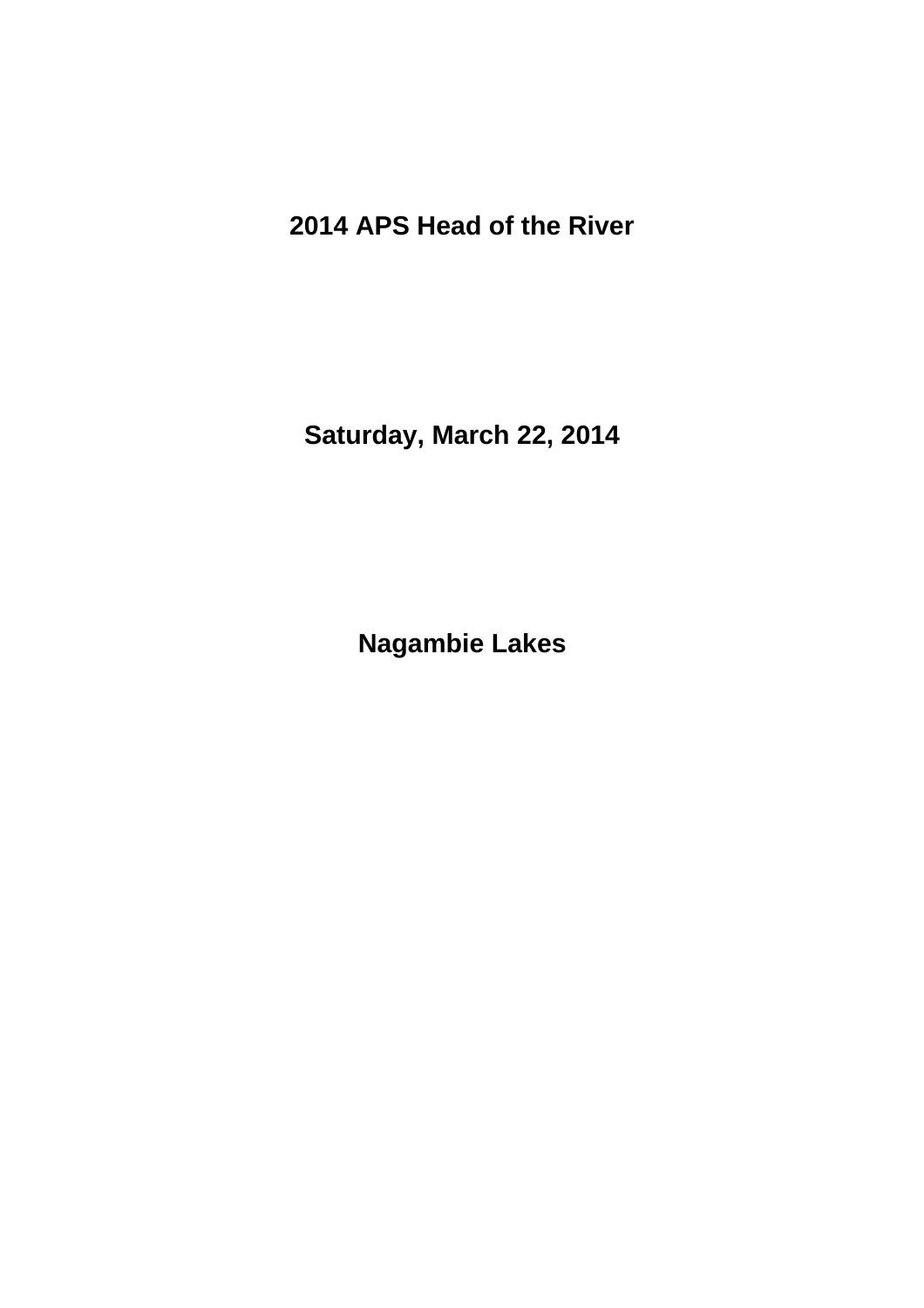| $\mathbf 1$         | FSCH8+O2                       | Heat 1                          |
|---------------------|--------------------------------|---------------------------------|
| $\overline{2}$<br>3 | MSCH8+O2                       | Heat 2                          |
| 4                   |                                | Heat 2                          |
| 5                   | FSCH8+O1                       |                                 |
| 6                   |                                | Heat 2                          |
| $\overline{7}$      | MSCH8+O1                       | Heat 1                          |
| 8                   |                                | Heat 2                          |
| 9<br>10             | MSCH8+Y103                     | Heat 1<br>Heat 2                |
| 11                  | MSCH8+Y102                     | Heat 1                          |
| 12                  |                                | Heat 2                          |
| 13                  | MSCH8+Y101                     | Heat 1                          |
| 14                  |                                | Heat 2                          |
| 15<br>16            | MSCH8+O4                       |                                 |
| 17                  | MSCH8+O3                       |                                 |
| 18                  |                                | Heat 2                          |
| 19                  | MSCH4X+Y91                     | Heat 1                          |
| 20                  |                                | Heat 2                          |
| 21<br>22            | MSCH4X+Y97<br>MSCH4X+Y96       | First & Final<br><b>B</b> Final |
| 23                  |                                | A Final                         |
| 24                  | FSCH4+Y98                      |                                 |
| 25                  | MSCH4X+Y95                     |                                 |
| 26                  |                                |                                 |
| 27<br>28            | <b>FSCH4+Y97</b><br>MSCH4X+Y94 |                                 |
| 29                  |                                |                                 |
| 30                  | FSCH4+Y96                      |                                 |
| 31                  | MSCH4X+Y93                     |                                 |
| 32                  |                                |                                 |
| 33                  | <b>FSCH4+Y95</b>               |                                 |
| 34<br>35            | MSCH4X+Y92                     | A Final                         |
| 36                  | FSCH4+Y94                      |                                 |
| 37                  | MSCH4X+Y91                     |                                 |
| 38                  |                                |                                 |
| 39<br>40            | FSCH4+Y93<br>MSCH8+Y92         |                                 |
| 41                  | <b>FSCH4+Y92</b>               |                                 |
| 42                  | FSCH4+Y91                      |                                 |
| 43                  | MSCH8+Y91                      |                                 |
| 44                  | FSCH4+Y106                     |                                 |
| 45                  | FSCH4+Y105                     |                                 |
| 46<br>47            | FSCH4+Y104<br>FSCH4+Y103       |                                 |
| 48                  | FSCH4+Y102                     |                                 |
| 49                  | FSCH4+Y101                     | First & Final                   |
| 50                  | MSCH4+Y101                     |                                 |
| 51                  | <b>FSCH4+O1</b>                |                                 |
| 52<br>53            | MSCH4+O1<br>MSCH8+Y103         |                                 |
| 54                  |                                |                                 |
| 55                  |                                |                                 |
| 56                  |                                | A Final                         |
| 57                  | MSCH8+Y101                     | <b>B</b> Final                  |
| 58<br>59            | MSCH8+O4                       | A Final<br><b>B</b> Final       |
| 60                  |                                | A Final                         |
| 61                  | MSCH8+O3                       | <b>B</b> Final                  |
| 62                  | FSCH8+O3                       | First & Final                   |
| 63                  | MSCH8+O3                       |                                 |
| 64<br>65            | MSCH8+O2<br>FSCH8+O2           |                                 |
| 66                  | MSCH8+O2                       |                                 |
| 67                  | MSCH8+O1                       |                                 |
| 68                  | FSCH8+O1                       |                                 |
| 69                  | MSCH8+O1                       |                                 |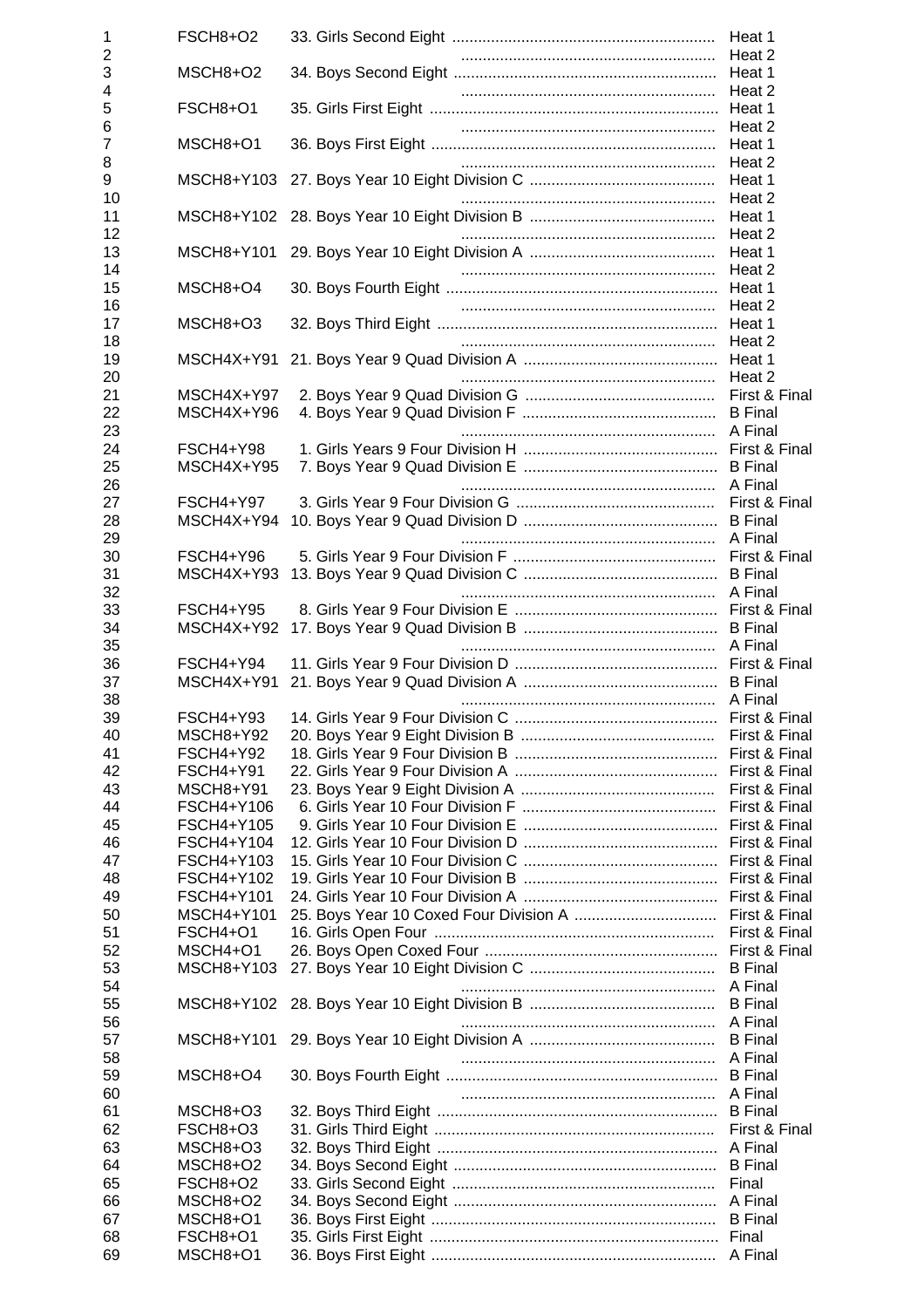| Race 1                  | <b>Girls Second Eight</b>                                                                                                                              |                |               | Heat 1            |  |  |  |  |
|-------------------------|--------------------------------------------------------------------------------------------------------------------------------------------------------|----------------|---------------|-------------------|--|--|--|--|
| Place                   | Crew                                                                                                                                                   | Lane           | 2000m         | Margins           |  |  |  |  |
| 33.03<br>$\mathbf{1}$   | Geelong Coll.<br>(Crawley,Jackson,Kriedl,Dixon,Wild,Murphy,Rankin,Dobie,c:Trescowthick)                                                                | 4              | 8:12.60       | 0.00<br>$+0.00$   |  |  |  |  |
| $\overline{c}$          | 33.02 Caulfield GS<br>(Granter, Phillips, Davidson, Lipman, Elliott, Eggers, Prosenica, Care, c: Skurnik)<br>Progress: 1,2->FA (Race 65); 3->FB (Race) | 5              | 9:33.70       | $81.10 + 81.10$   |  |  |  |  |
|                         |                                                                                                                                                        |                |               |                   |  |  |  |  |
| Race 2<br>Place         | <b>Girls Second Eight</b><br>Crew                                                                                                                      | Lane           | 2000m         | Heat 2<br>Margins |  |  |  |  |
| 33.04<br>1              | Geelong Grammar<br>(Underwood, Grills, Illingworth, McDonald, Cassidy, Cameron, Roberts, A'Beckett, c: Moran)                                          | 4              | 7:50.45       | 0.00<br>$+0.00$   |  |  |  |  |
| 33.01<br>$\overline{2}$ | Carey GS<br>(Harris, Barnett, Dingjan, Bolam, Perin, Fedi, Low, Vines, c: Wright)                                                                      | 3              | 8:18.31       | 27.86 +27.86      |  |  |  |  |
|                         | Progress: 1,2->FA (Race 65); 3->FB (Race)                                                                                                              |                |               |                   |  |  |  |  |
| Race 3                  | <b>Boys Second Eight</b>                                                                                                                               |                |               | Heat 1            |  |  |  |  |
| Place                   | Crew                                                                                                                                                   | Lane           | 2000m         | Margins           |  |  |  |  |
| 1                       | 34.04 Geelong Grammar/Barwon<br>(Ritchie, Hermsen, Brew, Carter, Forsyth, Devilee, Richards, Calver, c: Rofe)                                          | 5              | 6:48.61       | 0.00<br>$+0.00$   |  |  |  |  |
| $\overline{2}$          | 34.03 Geelong Coll.<br>(McGowan, Acosta-Ruiz, Mooney, Watson, Walmsley, Beaumont-Kelly, Wishart, Shaw, c: Forshaw) 4                                   |                | 6:54.21       | 5.60<br>$+5.60$   |  |  |  |  |
|                         | 34.10 Brighton GS                                                                                                                                      |                |               |                   |  |  |  |  |
| 3                       | (Jones, Howard, Parker, Riddell, NOSKE, Bade, Southgate, Heron, c: Kirby)<br>34.01 Carey GS                                                            | 6              | 6:56.94       | $+8.33$<br>2.73   |  |  |  |  |
| $\overline{\mathbf{4}}$ | (Gerraty, Fennessy, Edwards, Gerraty, Shinton, Tait, Rossi, Shinton, c: Hevey)<br>34.05 Melbourne GS                                                   | 3              | 7:00.16       | $3.22 + 11.55$    |  |  |  |  |
| 5                       | (Russell, Geczy, Burke, Simmons, Mezger, Hooper, Spargo, Nott, c: Otto)                                                                                | $\overline{7}$ | 7:04.51       | $4.35 + 15.90$    |  |  |  |  |
|                         | Progress: 1,2,3->FA (Race 66); 4,5->FB (Race 64)                                                                                                       |                |               |                   |  |  |  |  |
| Race 4                  | Boys Second Eight                                                                                                                                      |                |               | Heat 2            |  |  |  |  |
| Place<br>34.06          | Crew<br><b>Scotch College</b>                                                                                                                          | Lane           | 2000m         | Margins           |  |  |  |  |
| $\mathbf{1}$            | (Symon, Brooks, Millar, Miscamble, Wolf, Marshall, Cooper, Simpson, c: Ferguson)<br>34.07 St Kevin's                                                   | 4              | 6:44.17       | 0.00<br>$+0.00$   |  |  |  |  |
| $\overline{2}$          | (Von Alpen, Sloan, Poynton, Bryan, Farrar, Mullaly, Matthews, Doble, c: Augello)                                                                       | 3              | 6:59.27       | 15.10 +15.10      |  |  |  |  |
| 3                       | 34.08 Wesley<br>(Ashton,Jones,Comley-Burns,Bagnara,Rankin,Eyles,James,Blake,c:Yucel)                                                                   | 5              | 7:06.53       | $7.26 +22.36$     |  |  |  |  |
| $\overline{\mathbf{4}}$ | 34.02 Caulfield GS<br>(Guillaume, Sadler, Lewis, Collins, Murphy, Smith, Phillips, Hockley, c: Cock)                                                   | 6              | 7:17.31       | 10.78 +33.14      |  |  |  |  |
|                         | 34.09 Xavier<br>(Kerr, Liszukiewicz, Bowyer, Case, Jenkins, Power, Wright, Lucas, c: King)                                                             | $\overline{2}$ | DID NOT START |                   |  |  |  |  |
|                         | Progress: 1,2,3->FA (Race 66); 4,5->FB (Race 64)                                                                                                       |                |               |                   |  |  |  |  |
| Race 5                  | <b>Girls First Eight</b>                                                                                                                               |                |               | Heat 1            |  |  |  |  |
| Place                   | Crew                                                                                                                                                   | Lane           | 2000m         | Margins           |  |  |  |  |
| 1                       | 35.01 Carey GS<br>(Muir, Yammouni, Deev, Burgess, Keppell, Vallely, Jones, Jepson, c: Dupe)                                                            | 5              | 7:42.05       | 0.00<br>$+0.00$   |  |  |  |  |
| $\overline{2}$          | 35.05 Haileybury<br>(Smit,Sheales,McDonnell,Maroney,Pearce,Preston,Hazell,Knott,c:Berry)                                                               | 4              | 7:52.74       | 10.69 +10.69      |  |  |  |  |
| 3                       | 35.02 Caulfield GS<br>(Paras, Engelhardt, Dudley, Tulloch, Ward Ambler, Jackson, Mills, Wild, c: Tran)                                                 | 6              | 8:10.05       | 17.31 +28.00      |  |  |  |  |
|                         | Progress: 1,2,3->FA (Race 68); 4,5->FB (Race)                                                                                                          |                |               |                   |  |  |  |  |
| Race 6                  | <b>Girls First Eight</b>                                                                                                                               |                |               | Heat 2            |  |  |  |  |
| Place                   | Crew                                                                                                                                                   | Lane           | 2000m         | Margins           |  |  |  |  |
| 35.04<br>1              | <b>Geelong Grammar</b>                                                                                                                                 |                |               |                   |  |  |  |  |
|                         | (Salt, Chirnside, Graves, Green, Moore, Hardy, Spence-Fletcher, Brookes, c: Strong)<br>35.03 Geelong Coll.                                             | 4              | 7:27.43       | $+0.00$<br>0.00   |  |  |  |  |
| $\overline{2}$          | (Dixon, Scott, Perry, Gorell, Finlay, Caithness, Campbell, Vernon, c: Brown)<br>35.06 Wesley                                                           | 3              | 7:48.22       | 20.79 +20.79      |  |  |  |  |
| 3                       | (Jones, Bowman, Goodwin, Carlisle-Goldblatt, Ellem, Shugg, Gardiner, Jones, c: Heloury)                                                                | 5              | 7:50.79       | $2.57 + 23.36$    |  |  |  |  |
|                         | Progress: 1,2,3->FA (Race 68); 4,5->FB (Race)                                                                                                          |                |               |                   |  |  |  |  |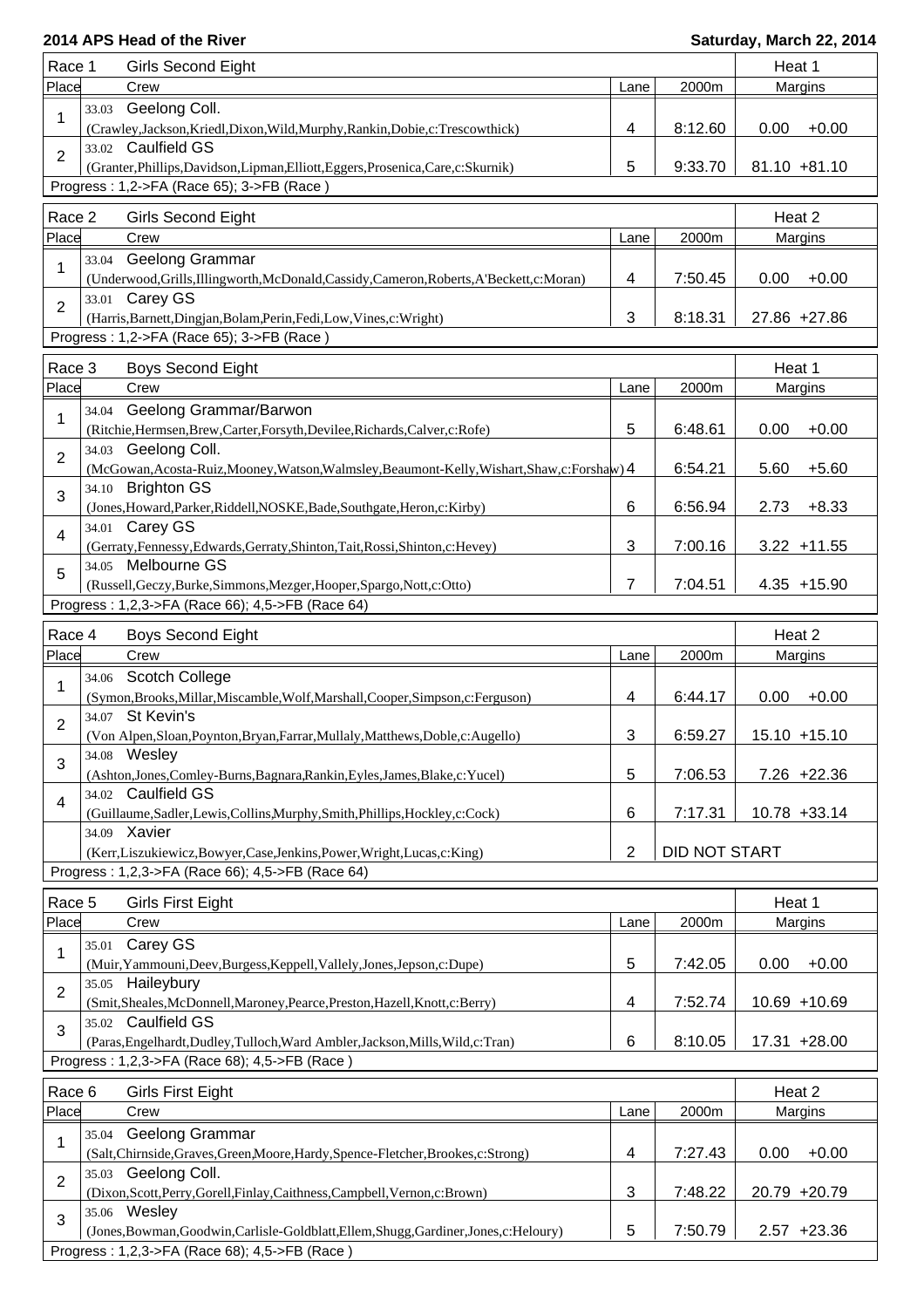| Race 7          | <b>Boys First Eight</b>                                                                                                              |                |         | Heat 1            |  |  |  |
|-----------------|--------------------------------------------------------------------------------------------------------------------------------------|----------------|---------|-------------------|--|--|--|
| Place           | Crew                                                                                                                                 | Lane           | 2000m   | Margins           |  |  |  |
| 1               | Melbourne GS<br>36.06<br>(Risbey,Titeu,Robinson,Coombs,Judge,Beckingsale,Manton,May,c:Skala)                                         | 5              | 6:35.39 | 0.00<br>$+0.00$   |  |  |  |
| $\overline{2}$  | 36.04 Geelong Grammar                                                                                                                |                |         |                   |  |  |  |
| 3               | (Kimpton, Parsons, Cameron, Griffiths, Larritt, Finckh, Liddle, Gubbins, c: Richardson)<br>36.01 Carey GS                            | 4              | 6:40.31 | 4.92<br>$+4.92$   |  |  |  |
|                 | (Moyes, Goodrope, McDermott, Smith, Coull, Hoban, Creelman, Phillips, c: Portelli)<br>36.03 Geelong Coll.                            | 6              | 6:44.13 | 3.82<br>$+8.74$   |  |  |  |
| $\overline{4}$  | (Morgan, Deppeler, Russell, Horn, Malishev, Breer, Wylie, Welleman, c: Bedford)<br>36.10 Xavier                                      | 3              | 6:51.99 | 7.86 +16.60       |  |  |  |
| 5               | (Amad,Long,Smith,Richards,McNamara,Gilberton,Armstrong,Elliott,c:Bennett)                                                            | 7              | 6:55.67 | $3.68 + 20.28$    |  |  |  |
| $\,6$           | 36.05 Haileybury<br>(Gregors, Trivett, Bignell, Schooling, Cain, McWilliam, Bell, Roper, c: Tzilantonis)                             | 2              | 7:08.13 | 12.46 +32.74      |  |  |  |
|                 | Progress: 1,2,3->FA (Race 69); 4,5,6->FB (Race 67)                                                                                   |                |         |                   |  |  |  |
| Race 8          | <b>Boys First Eight</b>                                                                                                              |                |         | Heat 2            |  |  |  |
| Place           | Crew                                                                                                                                 | Lane           | 2000m   | Margins           |  |  |  |
|                 | <b>Scotch College</b><br>36.07                                                                                                       |                |         |                   |  |  |  |
| 1               | (Allen, Gough, Tivey, Cunningham, Dickinson, Croxford, Rennie, Maycock, c: Callander)<br><b>Brighton GS</b><br>36.11                 | 4              | 6:26.67 | $+0.00$<br>0.00   |  |  |  |
| $\overline{2}$  | (Maloney,Tait,Simon,Clarke,Douglas,Wheeler,Nearchou,Armstrong,c:Ward)                                                                | 3              | 6:29.68 | $+3.01$<br>3.01   |  |  |  |
| 3               | 36.09 Wesley<br>(Johnston, Waters, Smith, McCoach, Johnson, Robinson, Scott, Porter, c: Orr)                                         | 5              | 6:33.44 | $+6.77$<br>3.76   |  |  |  |
| 4               | 36.08 St Kevin's<br>(Stefanac, Gook, Parncutt, Sanders, Eaton, McGrath, Fleming, Smith, c: Borg)                                     | 2              | 6:38.09 | $4.65 + 11.42$    |  |  |  |
| 5               | 36.02 Caulfield GS<br>(Tobias,Tonkin-Catipovski,Breeze,Perrott,Davis,Smith,Shannon,Filshie,c:Simm)                                   | 6              | 7:01.54 | 23.45 +34.87      |  |  |  |
|                 | Progress: 1,2,3->FA (Race 69); 4,5->FB (Race 67)                                                                                     |                |         |                   |  |  |  |
|                 |                                                                                                                                      |                |         |                   |  |  |  |
| Race 9<br>Place | Boys Year 10 Eight Division C<br>Crew                                                                                                | Lane           | 2000m   | Heat 1<br>Margins |  |  |  |
|                 | Melbourne GS<br>27.06                                                                                                                |                |         |                   |  |  |  |
| 1               | (Nuske, Petsinis, Veall, Howitt-Ross, Williams, McMurrick, Guest, Roberts, c: Werbeloff)                                             | 5              | 7:30.65 | 0.00<br>$+0.00$   |  |  |  |
| 2               | 27.07 Scotch College<br>(Saliwonczyk, Fasso, Richards, Langley, Tan, Chong, Richardson, McGlashan, c: Gill)                          | 4              | 7:33.25 | 2.60<br>$+2.60$   |  |  |  |
| 3               | 27.01 Caulfield GS<br>(Castles, Chenkov-Shaw, Liu, Osianlis, Donne, Apostolopoulos, Back, Hicks, c: Anderson)                        | 6              | 8:08.94 | 35.69 +38.29      |  |  |  |
| $\overline{4}$  | 27.09 Scotch College<br>(Hodge, Watson, Roake, Sladden, Shea, Samarakoon, Liu, Jones, c: Lienhard)                                   | 7              | 8:18.43 | $9.49 + 47.78$    |  |  |  |
|                 | 27.02 Caulfield GS                                                                                                                   |                |         |                   |  |  |  |
| 5               | (Hocking, Liu, Donoghue, Kennett, Hedger, Hamilton, Wilkes, Hyams, c: Van Driel)<br><b>Geelong Grammar</b><br>27.03                  | $\sqrt{2}$     | 8:21.81 | $3.38 + 51.16$    |  |  |  |
| $\,6$           | (Flores-Parry, Charlesworth, Verbeek Van Der Sande, Maxwell, Hardy, Greed, Comben, Sitzler, c Lu3)                                   |                | 8:27.50 | 5.69 +56.85       |  |  |  |
|                 | Progress: 1,2,3->FA (Race 54); 4,5,6->FB (Race 53)                                                                                   |                |         |                   |  |  |  |
| Race 10         | Boys Year 10 Eight Division C                                                                                                        |                |         | Heat 2            |  |  |  |
| Place           | Crew                                                                                                                                 | Lane           | 2000m   | Margins           |  |  |  |
| 1               | <b>Scotch College</b><br>27.08<br>(Carr, Cameron, Kelly, Cross, Holyman, Glaspole, Bateman, Kempton, c: Horth)                       | 4              | 7:23.38 | $+0.00$<br>0.00   |  |  |  |
|                 | 27.12 Xavier                                                                                                                         |                |         |                   |  |  |  |
| $\overline{2}$  | (Pearce, Beech, Meehan, Stirling, Sheahan, Batten, Duvnjak, OFarrell, c: Tiganis)                                                    | 3              | 7:42.87 | 19.49 +19.49      |  |  |  |
| 3               | 27.11 Wesley<br>(Fraser,Johnston,Lamb,Davis,Cooke,Pullan,Naylor,Krotiris,c:Robertson-Orford)                                         | 5              | 7:44.68 | $1.81 + 21.30$    |  |  |  |
| 4               | 27.10 St Kevin's<br>(Sinni, Russo, Dumaresq, Kuany, Brownlee, Scarff, Sullivan, McCosker, c: Rawolle)                                | $\overline{2}$ | 8:14.28 | 29.60 +50.90      |  |  |  |
| 5               | 27.05 Haileybury<br>(Prentice,Bulte,Skoglund,Mason,Mercuri,Duff,MacKenzie,Cochrane,c:Szabo)                                          | 7              | 8:50.83 | 36.55 +87.45      |  |  |  |
| $\,6\,$         | 27.04 Geelong Grammar                                                                                                                |                |         |                   |  |  |  |
|                 | (Seccombe, Hubbard, Kearns, Baylis, Wells, Langley, Carter, Colley, c: Grills)<br>Progress: 1,2,3->FA (Race 54); 4,5,6->FB (Race 53) | 6              | 9:11.02 | 20.19<br>$+107.6$ |  |  |  |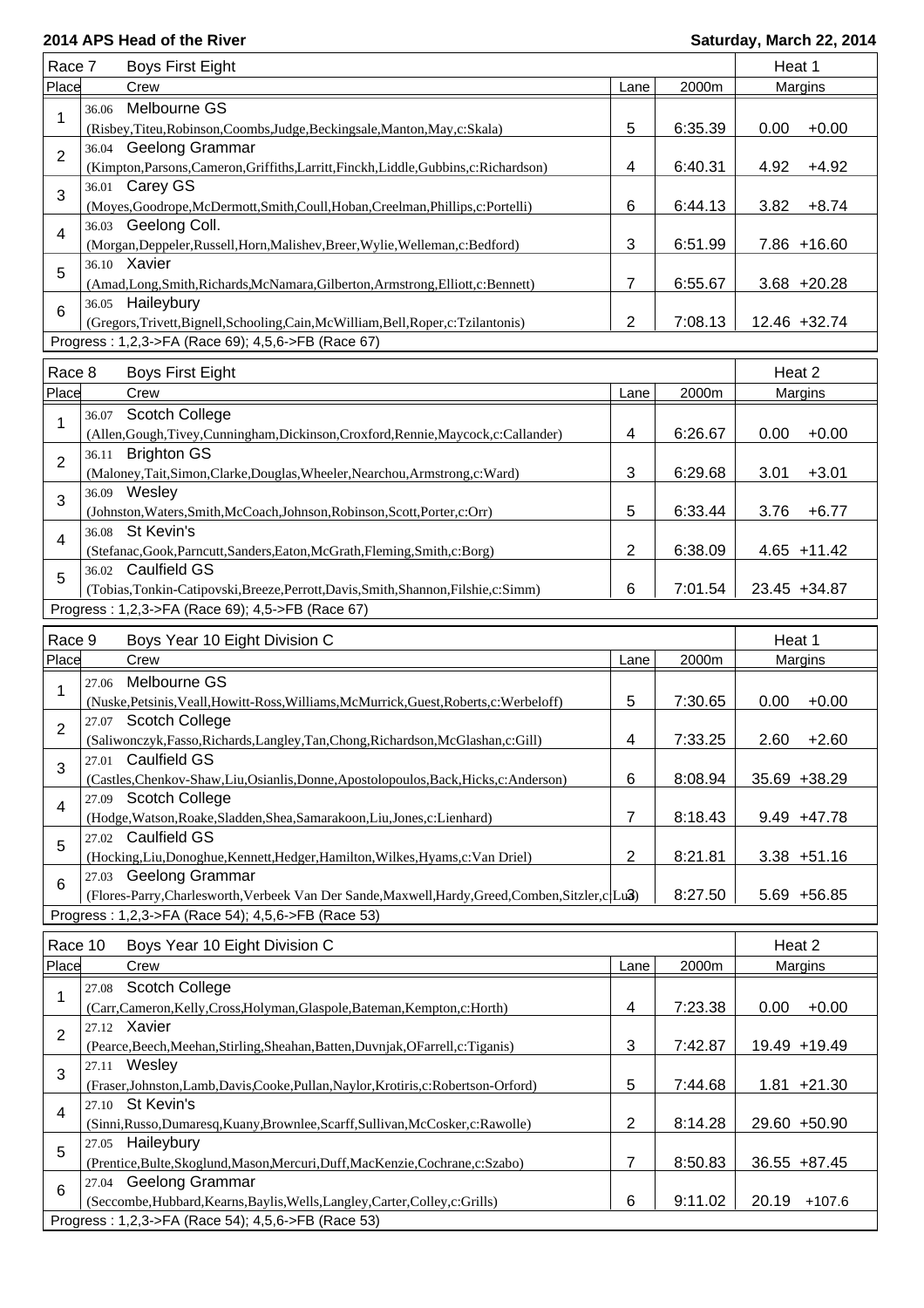| Race 11                                          |         | Boys Year 10 Eight Division B                                                                                           |                |         | Heat 1 |                 |  |
|--------------------------------------------------|---------|-------------------------------------------------------------------------------------------------------------------------|----------------|---------|--------|-----------------|--|
| Place                                            |         | Crew                                                                                                                    | Lane           | 2000m   |        | Margins         |  |
| 1                                                | 28.07   | <b>Scotch College</b><br>(O'Brien, Hortin, Fraser-Smith, Kilroe-Smith, McLellan, Meikle, Marcel, Kempton*, c: Sinclair) | 5              | 7:26.29 | 0.00   | $+0.00$         |  |
| $\overline{2}$                                   | 28.08   | St Kevin's<br>(McGrath, Schlaghecke, Suhr, Jennings, Reeves, Wynne, Rowe, Brusco, c: Cameron)                           | 6              | 7:35.29 | 9.00   | $+9.00$         |  |
| 3                                                |         | 28.10 Xavier<br>(Date,Lawson,Ward,Kirkland,Wilcock,Manson,Lau,Apperley,c:Ashmore)                                       | 4              | 7:37.64 |        | $2.35 + 11.35$  |  |
| 4                                                |         | 28.02 Caulfield GS<br>(Lipman, Herbert, Coburn, McDougall, Zhang, Pemberton, Hogan, Kaye, c: Sachdev)                   | 3              | 7:52.51 |        | 14.87 +26.22    |  |
| 5                                                |         | 28.05 Haileybury<br>(Grubb,Kirkwood,Zeinstra,Lynch,Sidhu,Longo,Stokeld,Liyana Arachchige,c:Arthur)                      | 7              | 8:13.79 |        | 21.28 +47.50    |  |
| 6                                                |         | 28.04 Geelong Grammar<br>(Morrison, Carter, Straschko, Armytage, Wells, Colley, Baylis, Rollinson, c: Hubbard)          | $\overline{2}$ | 9:08.43 | 54.64  | $+102.1$        |  |
|                                                  |         | Progress: 1,2,3->FA (Race 56); 4,5,6->FB (Race 55)                                                                      |                |         |        | *substitute     |  |
| Race 12                                          |         |                                                                                                                         |                |         | Heat 2 |                 |  |
| Place                                            |         | Boys Year 10 Eight Division B<br>Crew                                                                                   | Lane           | 2000m   |        | Margins         |  |
|                                                  | 28.06   | Melbourne GS                                                                                                            |                |         |        |                 |  |
| 1                                                |         | (Lovejoy-Hall, King, Gillham, Perkins, Crouch, Keeble, Tunbridge, Nott, c: Fleetwood)<br>28.09 Wesley                   | 4              | 7:09.76 | 0.00   | $+0.00$         |  |
| $\overline{2}$                                   | 28.11   | (Vogel, Harman, Mande, Howard, Gutteridge, Melbourne, Marucchi, Fernandes-Kemp, c: Lingard)<br><b>Brighton GS</b>       | $\mathbf{3}$   | 7:16.06 | 6.30   | $+6.30$         |  |
| 3                                                |         | (Bilosh-Delic, Morris, Branson, Moore, Denman, Kavadias, Bartlett-Bragg, Collie, c: Gernandt)<br>28.03 Geelong Coll.    | 2              | 7:35.06 |        | 19.00 +25.30    |  |
| 4                                                |         | (Falkiner,Taylor,Hurley,Slorach,Sebastian,Molloy,Wright,Jackman,c:Carr)                                                 | 5              | 7:40.21 |        | $5.15 + 30.45$  |  |
| 5                                                |         | 28.01 Carey GS<br>(Sweeney, Collins, Holman, Keller, Dewhirst, Nash, Gordon, Bunsee, c: Cresswell)                      | 6              | 7:57.91 |        | 17.70 +48.15    |  |
| Progress: 1,2,3->FA (Race 56); 4,5->FB (Race 55) |         |                                                                                                                         |                |         |        |                 |  |
|                                                  |         |                                                                                                                         |                |         |        |                 |  |
|                                                  | Race 13 | Boys Year 10 Eight Division A                                                                                           |                |         | Heat 1 |                 |  |
| Place                                            |         | Crew                                                                                                                    | Lane           | 2000m   |        | Margins         |  |
| 1                                                | 29.08   | St Kevin's<br>(Stefanac, Battistella, Clarke, Ryan, Smith, Gusman, Bolton, O'Leary, c: Goller)                          | 4              | 6:59.96 | 0.00   | $+0.00$         |  |
| 2                                                |         | 29.03 Geelong Coll.<br>(Malishev, Ekberg, Vernon, King, Longden, Morrison, West, Gorell, c: Hayes)                      | 5              | 7:03.21 | 3.25   | $+3.25$         |  |
| 3                                                |         | 29.02 Caulfield GS                                                                                                      |                |         |        |                 |  |
|                                                  |         | (Pohl, Meads, Tolnai, Cowie, Allen, Casey, Deighton, Dunn, c: McVean)<br>29.11 Brighton GS                              | 6              | 7:20.96 |        | 17.75 +21.00    |  |
| 4                                                |         | (Pontifax, Nicholas, Moran, Massuger, Parker, Hayes, Bilionis, Coleman, c: Lovett)                                      | 3              | 7:28.47 |        | $7.51 + 28.51$  |  |
| 5                                                |         | 29.05 Haileybury<br>(Scaunich, Hewitt, Skinner, Reid, Crantock, Jackson, Humble, Irwin, c: Fielding)                    | 7              | 7:35.61 |        | $7.14 + 35.65$  |  |
| $\,6$                                            |         | 29.04 Geelong Grammar<br>(Shields, Clarke, Sheridan, Hodge, Nicolson, Davis, Rafferty, Thompson, c: McDonald)           | $\overline{2}$ | 7:37.42 |        | $1.81 + 37.46$  |  |
|                                                  |         | Progress: 1,2,3->FA (Race 58); 4,5,6->FB (Race 57)                                                                      |                |         |        |                 |  |
| Race 14                                          |         | Boys Year 10 Eight Division A                                                                                           |                |         |        | Heat 2          |  |
| Place                                            |         | Crew                                                                                                                    | Lane           | 2000m   |        | Margins         |  |
| 1                                                | 29.06   | Melbourne GS<br>(Hannah, Stevenson, Harrison, Foster, Robertson, O'Connell, Blomley, Muhlen-Schulte, c: Anders)         | 4              | 6:55.86 | 0.00   | $+0.00$         |  |
| $\overline{2}$                                   |         | 29.07 Scotch College<br>(Westacott,Barber,Crowston*,Sutherland,Crawley,Dale,Parks,Poppenbeek,c:Richards)                | 5              | 7:01.44 | 5.58   | $+5.58$         |  |
| 3                                                |         | 29.10 Xavier<br>(Bergin, Silk, Beaton, Stewart, Beaton, Power, McMahon, Ralph, c: Frawley)                              | 3              | 7:08.40 |        | $6.96 + 12.54$  |  |
| 4                                                |         | 29.09 Wesley<br>(Orr, Norman, O'Donnell, Cargill, Lavery, Parris, Berry, McCoach, c: Bliss)                             | $\overline{2}$ | 7:19.98 |        | $11.58 + 24.12$ |  |
| 5                                                |         | 29.01 Carey GS<br>(Chatfield,Thiele,Wilkinson,Quay,Berry,O'Neill,Arnott,Carfi,c:Rees)                                   | 6              | 7:33.08 |        | 13.10 +37.22    |  |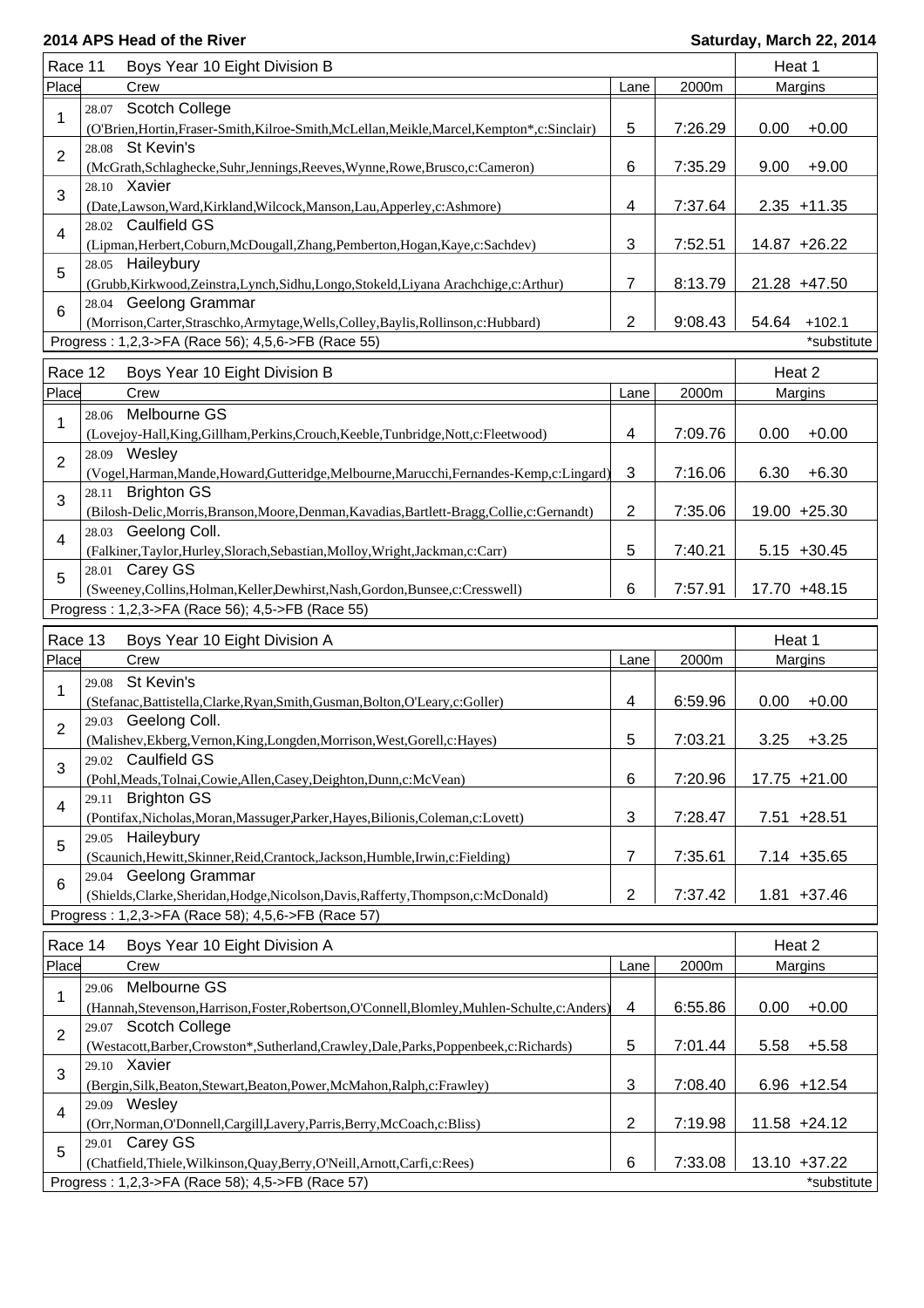| Race 15                                        |       | Boys Fourth Eight                                                                                            |  |                |         |      | Heat 1          |
|------------------------------------------------|-------|--------------------------------------------------------------------------------------------------------------|--|----------------|---------|------|-----------------|
| Place                                          |       | Crew                                                                                                         |  | Lane           | 2000m   |      | Margins         |
| 1                                              | 30.04 | Scotch College<br>(Ewart,Tsigaras,Chalmers,La Rosa,Price,Glover,Fitzgerald,Waddell,c:Davis)                  |  | 5              | 7:18.17 | 0.00 | $+0.00$         |
|                                                |       | 30.06 Xavier                                                                                                 |  |                |         |      |                 |
| $\overline{2}$                                 |       | (Tsekouras, Emonson, Cook, Allen, Fogarty, Quirk, Paino, McCaffrey, c: Owen)                                 |  | 6              | 7:26.26 | 8.09 | $+8.09$         |
| 3                                              |       | 30.05 Scotch College<br>(Rome, Emerson, Sutherland, Bray*, Carlisle, Mackinnon, Fish, Hackett, c: Chung)     |  | 4              | 7:27.25 | 0.99 | $+9.08$         |
| Progress: 1,2->FA (Race 60); 3,4->FB (Race 59) |       |                                                                                                              |  |                |         |      | *substitute     |
| Race 16                                        |       | Boys Fourth Eight                                                                                            |  |                |         |      | Heat 2          |
| Place                                          |       | Crew                                                                                                         |  | Lane           | 2000m   |      | Margins         |
| 1                                              | 30.03 | Geelong Grammar                                                                                              |  |                |         |      |                 |
|                                                |       | (Stone, Clement, Calvert, Kininmonth, Birk, James, Shippen, Morrison, c: Burgess)                            |  | 4              | 7:20.00 | 0.00 | $+0.00$         |
| $\overline{2}$                                 |       | 30.07 Brighton GS                                                                                            |  |                |         |      |                 |
|                                                |       | (Otis, Gillies, Clapp, Kay, Kauiers, Potter, Hooy, Dick, c: Currie)                                          |  | 3              | 7:34.58 |      | 14.58 +14.58    |
| 3                                              |       | 30.02 Geelong Grammar                                                                                        |  | 5              |         |      | $7.94 +22.52$   |
|                                                |       | (Chen, Athan, Nicholson, Tanner, Schlotzer De Lucio, Dunn, Elkadi, Abdalla, c: Jones)<br>30.01 Geelong Coll. |  |                | 7:42.52 |      |                 |
| $\overline{4}$                                 |       | (McMaster,Deahl,Crozier,Hipwell,Merrillees-Larsen,Bennett,Barr,Divola,c:Doery)                               |  | $\overline{2}$ | 7:57.45 |      | 14.93 +37.45    |
|                                                |       | Progress: 1,2->FA (Race 60); 3->FB (Race 59)                                                                 |  |                |         |      |                 |
|                                                |       |                                                                                                              |  |                |         |      |                 |
| Race 17<br>Place                               |       | <b>Boys Third Eight</b><br>Crew                                                                              |  |                |         |      | Heat 1          |
|                                                |       |                                                                                                              |  | Lane           | 2000m   |      | Margins         |
| 1                                              | 32.04 | Geelong Grammar<br>(Lawrence,Cameron,Brookes,Gibney,Tallis,Osti,Simson,Hastings,c:Morrison)                  |  | 5              | 7:03.69 | 0.00 | $+0.00$         |
| $\overline{2}$                                 |       | 32.09 Brighton GS                                                                                            |  |                |         |      |                 |
|                                                |       | (Hill, McIntyre, Oxlade, Cook, Bender, Bradfield, Bullock, Oliver, c: Farrow)                                |  | 4              | 7:13.46 | 9.77 | $+9.77$         |
| 3                                              |       | 32.03 Geelong Coll.<br>(McDonald,Laidlaw,Robilliard,Goldsack,Willet,Kontelj,Golightly,Baensch,c:Ioannou)     |  | 6              | 7:20.33 |      | $6.87 + 16.64$  |
| $\overline{4}$                                 |       | 32.07 Wesley                                                                                                 |  |                |         |      |                 |
|                                                |       | (Andrews,Zippel,Stefanakos,Leonard,Harman,Pike,Ehrman,McArthur,c:Owens-Gale)                                 |  | 3              | 7:32.69 |      | 12.36 +29.00    |
|                                                |       | Progress: 1,2,3->FA (Race 63); 4,5->FB (Race 61)                                                             |  |                |         |      |                 |
| Race 18                                        |       | <b>Boys Third Eight</b>                                                                                      |  |                |         |      | Heat 2          |
| Place                                          |       | Crew                                                                                                         |  | Lane           | 2000m   |      | Margins         |
| 1                                              |       | 32.05 Scotch College                                                                                         |  |                |         |      |                 |
|                                                |       | (Bath, Eady-Jennings, Scott, Molnar, Venter, Mackenzie, Murray, Karklins, c: Rook)                           |  | 4              | 6:55.51 | 0.00 | $+0.00$         |
| $\overline{2}$                                 |       | 32.08 Xavier                                                                                                 |  |                |         |      |                 |
|                                                |       | (Nash, Lynch, Henry, Gorman, Veljkovic, Mulhall, Clancy, Brander, c: Reid)                                   |  | 5              | 7:04.89 | 9.38 | $+9.38$         |
| 3                                              |       | 32.02 Caulfield GS                                                                                           |  |                |         |      |                 |
|                                                |       | (Cross, Hosking, Peacock, Paxinos, Grewal, Ferguson, Patrick, Allis, c: Haque)<br>32.01 Carey GS/Hawthorn    |  | 3              | 7:17.52 |      | $12.63 + 22.01$ |
| $\overline{4}$                                 |       | (Campbell,Jobson,Hendy,Davis,Keck,Jackson,Lardner,Mitchell,c:Pugh)                                           |  | $\overline{2}$ | 7:26.41 |      | 8.89 +30.90     |
|                                                |       | 32.06 St Kevin's                                                                                             |  |                |         |      |                 |
| 5                                              |       | (Emerson, Waring, Gallagher, Anghie, Chow, Rosengren, Exton, Fanning, c: Gallagher)                          |  | 6              | 7:37.19 |      | $10.78 + 41.68$ |
|                                                |       | Progress: 1,2,3->FA (Race 63); 4,5->FB (Race 61)                                                             |  |                |         |      |                 |
| Race 19                                        |       | Boys Year 9 Quad Division A                                                                                  |  |                |         |      | Heat 1          |
| Place                                          |       | Crew                                                                                                         |  | Lane           | 1000m   |      | Margins         |
| 1                                              | 21.06 | Scotch College<br>(Macky, Baxter, Murchie, Le Deux, c: Gill)                                                 |  | $\overline{c}$ | 3:32.82 | 0.00 | $+0.00$         |
| $\overline{2}$                                 | 21.10 | <b>Brighton GS</b><br>(Paynter, Hurd, Barden, Lewis, c: Farrow)                                              |  | 3              | 3:35.44 | 2.62 | $+2.62$         |
| 3                                              | 21.05 | Melbourne GS<br>(O'Connor, Hooper, Morrison, Hamilton, c: Hupert)                                            |  | 5              | 3:39.03 | 3.59 | $+6.21$         |
| 4                                              | 21.07 | (Corboy, Armstrong, O'Meara, Zupan, c: Harrington)<br>St Kevin's                                             |  | 6              | 3:43.32 | 4.29 | $+10.50$        |
| 5                                              | 21.03 | Geelong Coll.<br>(Malone, Page, Foley, Fitzgerald, c: Haskett)                                               |  | 4              | 3:55.48 |      | 12.16 +22.66    |
|                                                |       | Progress: 1,2,3->FA (Race 38); 4,5->FB (Race 37)                                                             |  |                |         |      |                 |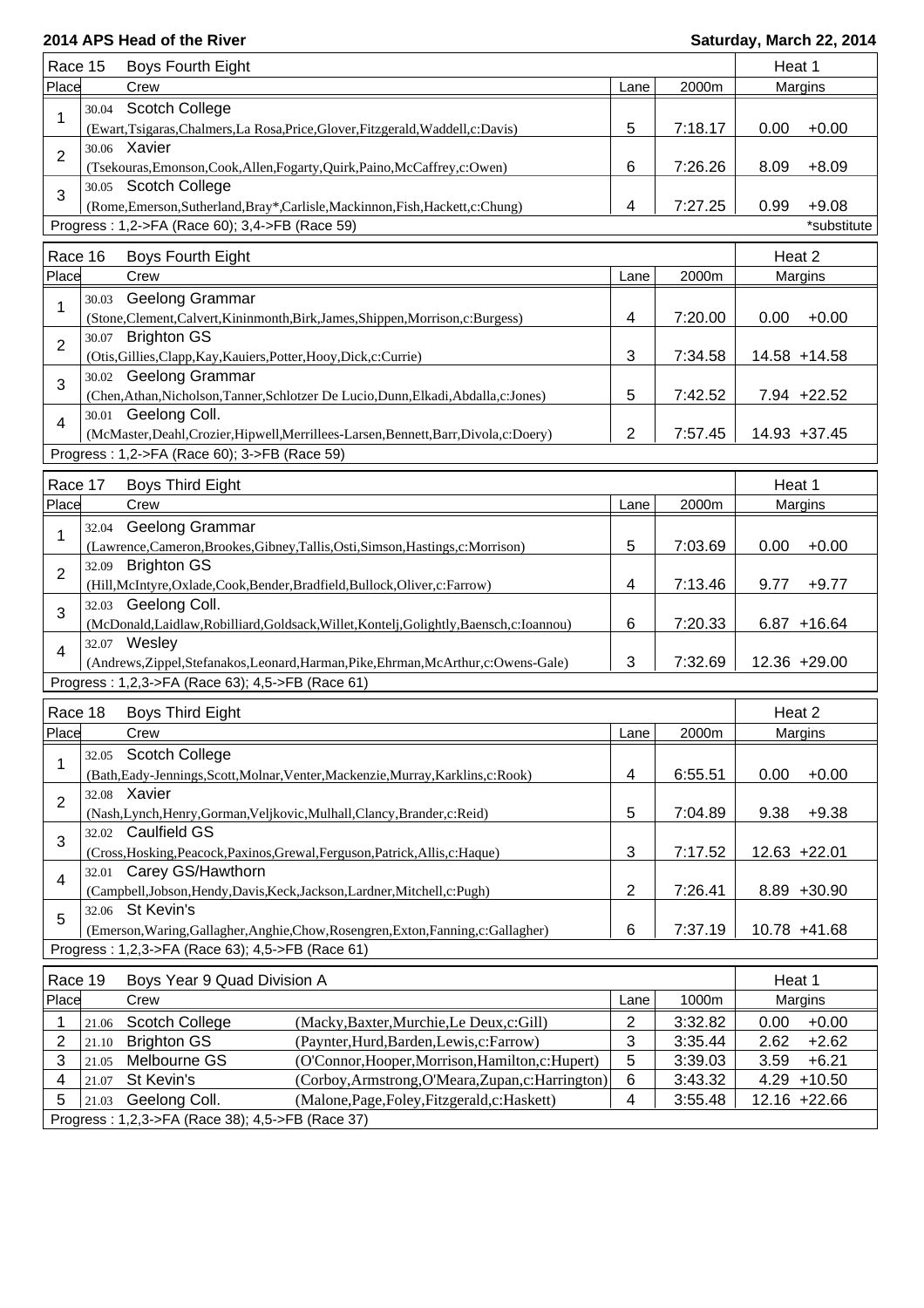| Race 20<br>Boys Year 9 Quad Division A |       |                                                                       |                                                          |                 |         | Heat 2         |                |
|----------------------------------------|-------|-----------------------------------------------------------------------|----------------------------------------------------------|-----------------|---------|----------------|----------------|
| Place                                  |       | Crew                                                                  |                                                          | Lane            | 1000m   |                | Margins        |
| 1                                      | 21.09 | Xavier                                                                | (King, Gray, Jenkins, Pitney, c: Ralph)                  | 5               | 3:39.78 | 0.00           | $+0.00$        |
| 2                                      | 21.01 | Carey GS                                                              | (Bastounas, Kavalakis, Price, Aitkin, c: Drakos)         | 4               | 3:43.13 | 3.35           | $+3.35$        |
| 3                                      | 21.04 | Haileybury                                                            | (Bensch, Whitelaw, Green, Crantock, c: Szabo)            | $\overline{c}$  | 3:45.21 | 2.08           | $+5.43$        |
| 4                                      | 21.08 | Wesley                                                                | (Flintoff, Gerner, Crisp, Moncrieff, c: Offor)           | 6               | 3:47.19 | 1.98           | $+7.41$        |
| 5                                      | 21.02 | Caulfield GS                                                          | (Greenshields, Ryan, Height, Cominos, c: Stephens)       | 3               | 3:50.27 | 3.08           | $+10.49$       |
|                                        |       | Progress: 1,2,3->FA (Race 38); 4,5->FB (Race 37)                      |                                                          |                 |         |                |                |
|                                        |       |                                                                       |                                                          |                 |         |                |                |
| Race 21                                |       | Boys Year 9 Quad Division G                                           |                                                          |                 |         | First & Final  |                |
| Place                                  |       | Crew                                                                  |                                                          | Lane            | 1000m   |                | Margins        |
| 1                                      | 02.01 | Caulfield GS                                                          | (Zanati, Radford, Kanavos, McVean, c: Milne)             | 5               | 4:19.92 | 0.00           | $+0.00$        |
| $\overline{2}$                         | 02.08 | <b>Brighton GS</b><br>(Barber, Whillas, Tongs, Black, c: Kenny)       |                                                          | 7               | 4:24.12 | 4.20           | $+4.20$        |
| 3                                      | 02.07 | <b>Brighton GS</b><br>(Parish, Johnson, Horvat, Hughes, c: Farrow)    |                                                          | $6\phantom{1}6$ | 4:25.10 | 0.98           | $+5.18$        |
| 4                                      | 02.04 | Scotch College (Boileau,Longbottom,Andrianakos,Manson,c:Kilroe-Smith) |                                                          | 2               | 4:26.72 | 1.62           | $+6.80$        |
| 5                                      | 02.03 | Scotch College (Triggs, McRobert, Willie, Parks, c: Qin)              |                                                          | 3               | 4:27.03 | 0.31           | $+7.11$        |
| 6                                      | 02.02 | Haileybury<br>(Wu,Mezo,Osorio,Cassimaty,c:Him)                        |                                                          | 4               | 4:38.76 |                | 11.73 +18.84   |
| Race 22                                |       | Boys Year 9 Quad Division F                                           |                                                          |                 |         | <b>B</b> Final |                |
| Place                                  |       | Crew                                                                  |                                                          | Lane            | 1000m   |                | Margins        |
| 1                                      | 04.10 | Xavier                                                                | (Player, Pavlovski, Higgins, Carvalho, c: Kerr)          | 3               | 4:12.34 | 0.00           | $+0.00$        |
| $\overline{2}$                         | 04.12 | <b>Brighton GS</b>                                                    | (Shulin, Ahrbeck, Matheou, Stewart, c: Burt)             | 4               | 4:14.67 | 2.33           | $+2.33$        |
| 3                                      | 04.14 | Xavier                                                                | (Short, Bourke, Hart, Lo Giudice, c: Samuel)             | 5               | 4:15.92 | 1.25           | $+3.58$        |
| 4                                      | 04.08 | Scotch College                                                        | (Borthwick, Ross, Heathcote-Smith, Whitaker, c: Zaki)    | 7               | 4:23.77 |                | $7.85 + 11.43$ |
| 5                                      | 04.02 | Haileybury                                                            | (Traum, Bracken, Akdogan, Bishop, c: Haigh)              | 6               | 4:30.62 |                | $6.85 + 18.28$ |
| 6                                      | 04.07 | Scotch College                                                        | (Mylonas, Davis, Keilar, Miller, c: Smith)               | $\overline{2}$  | 4:56.65 | 26.03 +44.31   |                |
|                                        |       |                                                                       |                                                          |                 |         |                |                |
| Race 23                                |       | Boys Year 9 Quad Division F                                           |                                                          |                 |         | A Final        |                |
| Place                                  |       | Crew                                                                  |                                                          | Lane            | 1000m   |                | Margins        |
| 1                                      | 04.04 | Scotch College                                                        | (Shand, Bucello, Sherlock, Brooks, c: Cameron)           | 5               | 4:15.93 | 0.00           | $+0.00$        |
| $\overline{2}$                         | 04.11 | <b>Brighton GS</b>                                                    | (Haddon, Feng, Moir, Alesi, c: Gray)                     | $\overline{7}$  | 4:24.20 | 8.27           | $+8.27$        |
| 3                                      | 04.13 | St Kevin's                                                            | (Balmforth, Bartaska, Wells, Down, c: O'Dea)             | 3               | 4:25.17 | 0.97           | $+9.24$        |
| 4                                      | 04.06 | <b>Scotch College</b>                                                 | (Peden, Verma, Clarke, Akaoui, c: Goers)                 | $\overline{2}$  | 4:28.07 |                | $2.90 + 12.14$ |
| 5                                      | 04.05 | <b>Scotch College</b>                                                 | (Robertson, Gordon, Eade, McRae, c: Lempriere)           | 6               | 4:28.38 | 0.31           | $+12.45$       |
| 6                                      | 04.09 | St Kevin's                                                            | (Vuillier, Dixon, Gusman, Higgins, c: Rush)              | 4               | 4:36.68 |                | $8.30 +20.75$  |
| Race 24                                |       | Girls Years 9 Four Division H                                         |                                                          |                 |         | First & Final  |                |
| Place                                  |       | Crew                                                                  |                                                          | Lane            | 1000m   |                | Margins        |
| 1                                      | 01.02 | Carey GS                                                              | (Deligannis,Liberg,Zumbo,Campbell,c:Arnold)              | 6               | 4:36.51 | 0.00           | $+0.00$        |
| $\overline{\mathbf{c}}$                | 01.04 | Caulfield GS                                                          | (Miller, Collier, Elliot, Pemberton, c: Masel)           | 3               | 4:50.11 |                | 13.60 +13.60   |
| 3                                      | 01.01 | Carey GS                                                              | (Easton, Lindeman, Walsh, Morrison, c: Musgrave)         | 5               | 4:59.93 |                | $9.82 +23.42$  |
| 4                                      | 01.03 | <b>Caulfield GS</b>                                                   | (Routley, Crellin, Browell, Rendell, c: Prassos)         | 4               | 5:00.31 |                | $0.38 + 23.80$ |
|                                        |       |                                                                       |                                                          |                 |         |                |                |
| Race 25                                |       | Boys Year 9 Quad Division E                                           |                                                          |                 |         | <b>B</b> Final |                |
| Place                                  |       | Crew                                                                  |                                                          | Lane            | 1000m   |                | Margins        |
| 1                                      | 07.13 | Melbourne GS (Sutcliffe, McMeekin, Hooper, Kritharides, c: Jaboor)    |                                                          | 2               | 4:11.66 | 0.00           | $+0.00$        |
| $\overline{c}$                         | 07.04 | Scotch College (Lobley, Reed, Clarke, La Rosa, c: Molony)             |                                                          | 3               | 4:14.03 | 2.37           | $+2.37$        |
| 3                                      | 07.09 | Wesley                                                                | (Webster, Hinrichsen, O'Connor-Whyte, Grahn, c: Bayliss) | 4               | 4:17.68 | 3.65           | $+6.02$        |
| 4                                      | 07.01 | Caulfield GS                                                          | (Wingrove*,Donnellan*,Martin-Endres,Deighton,c:Gullifer) | 5               | 4:21.62 | 3.94           | $+9.96$        |
| 5                                      | 07.02 | Haileybury<br>(Wang, Sutcliffe, Naude, Colls, c: Anthony)             |                                                          | 6               | 4:27.04 |                | $5.42 + 15.38$ |
| 6                                      | 07.12 | Caulfield GS<br>(Alexander, Brand, Cooper, Meckiff, c: Milne)         |                                                          | 7               | 4:37.49 |                | $10.45 +25.83$ |
|                                        |       |                                                                       |                                                          |                 |         |                | *substitute    |
| Race 26                                |       | Boys Year 9 Quad Division E                                           |                                                          |                 |         | A Final        |                |
| Place                                  |       | Crew                                                                  |                                                          | Lane            | 1000m   |                | Margins        |
| 1                                      | 07.05 | <b>Scotch College</b>                                                 | (O'Brien, Aitken, Loudovaris, Rodgers, c: Dartnell)      | 5               | 4:10.34 | 0.00           | $+0.00$        |
| 2                                      | 07.06 | <b>Scotch College</b>                                                 | (Isles, Savage, Gray, Marsden, c: Cooper)                | 4               | 4:14.17 | 3.83           | $+3.83$        |
| 3                                      | 07.07 | St Kevin's                                                            | (Bryan, Higgins, Trinh, Dinh, c: Rowland)                | 3               | 4:20.73 |                | $6.56 + 10.39$ |
| 4                                      | 07.10 | Xavier                                                                | (Bourke, Biffi, McCann, Lowe, c: Pamio)                  | 7               | 4:24.50 | 3.77           | $+14.16$       |
| 5                                      | 07.08 | St Kevin's                                                            | (Strahan, Ellwood, Vasilj, Strahan, c: Kalayu)           | 6               | 4:26.61 | 2.11           | $+16.27$       |
| 6                                      | 07.11 | <b>Brighton GS</b>                                                    | (Hamilton, Jackson, Farrell, Gianna, c: Cochrane)        | 2               | 4:36.92 |                | 10.31 +26.58   |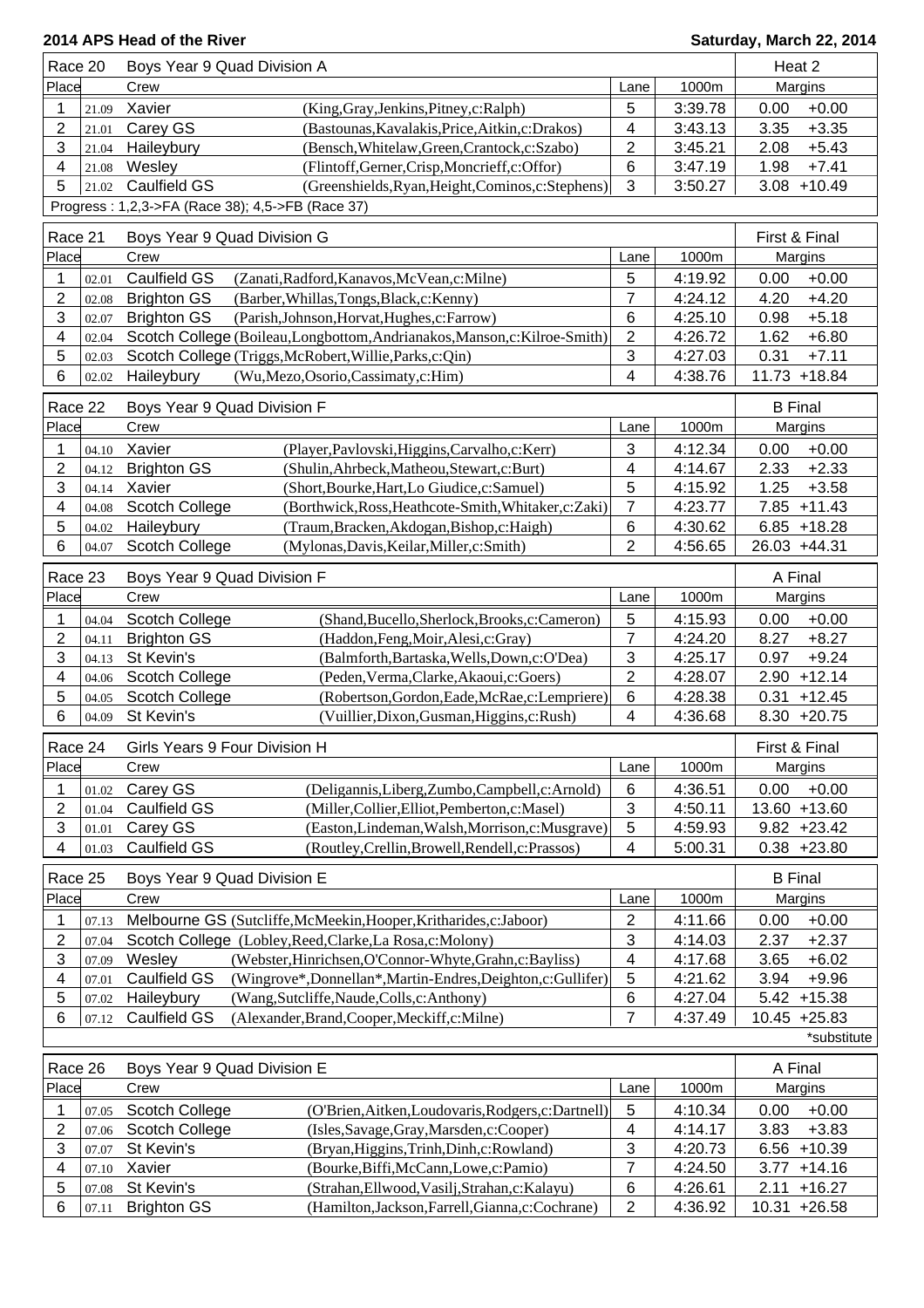| Race 27    |                | Girls Year 9 Four Division G |                                                      | First & Final           |                  |                  |
|------------|----------------|------------------------------|------------------------------------------------------|-------------------------|------------------|------------------|
| Place      |                | Crew                         |                                                      | Lane                    | 1000m            | Margins          |
| 1          | 03.02          | Carey GS                     | (Tonkin, Goldsmith, West, Belcher, c: Knight)        | $\overline{2}$          | 4:43.31          | $+0.00$<br>0.00  |
| 2          | 03.05          | Geelong Coll.                | (Duerden, McKinnon, Tierney, Mayer, c: Panagodage)   | $\mathbf{3}$            | 5:09.45          | 26.14 +26.14     |
| 3          | 03.06          | Haileybury                   | (Dhanapala, Racine, Humble, Karamountzos, c: Garcia) | $\overline{7}$          | 5:17.05          | 7.60 +33.74      |
| 4          | 03.03          | Caulfield GS                 | (Plenderleith, Evans, Mitchell, Hants, c: Christie)  | 5                       | 5:18.60          | $1.55 + 35.29$   |
| 5          | 03.01          | Carey GS                     | (Dear, Gillot, Thompson, Egan, c: Francis)           | 4                       | 5:24.60          | $6.00 +41.29$    |
| 6          | 03.04          | <b>Caulfield GS</b>          | (Troupis, Georgakopoulos, Carr, Robertson, c: Gong)  | 6                       | 5:32.96          | 8.36 +49.65      |
|            |                |                              |                                                      |                         |                  |                  |
| Race 28    |                | Boys Year 9 Quad Division D  |                                                      |                         |                  | <b>B</b> Final   |
| Place      |                | Crew                         |                                                      | Lane                    | 1000m            | Margins          |
|            | 10.12          | Melbourne GS                 | (Langley, Blomley, Dunlop, Grimwade, c: Moorthy)     | $\overline{4}$          | 4:11.64          | $+0.00$<br>0.00  |
| 2          | 10.10          | <b>Brighton GS</b>           | (Platt, Hansen, Ewers, Riddell, c: Kastrinakis)      | $\,6$                   | 4:18.42          | $+6.78$<br>6.78  |
| 3          | 10.02          | Geelong Coll.                | (Radalj, Mackay, Flitton, Luke, c: Mathews)          | $\overline{c}$          | 4:21.37          | $+9.73$<br>2.95  |
| 4          | 10.06          | St Kevin's                   | (Dawe, Radda, Lee, Pane, c: Ryan)                    | 5                       | 4:27.88          | $+16.24$<br>6.51 |
| 5          | 10.03          | Haileybury                   | (Scammell, Norton, Angwin, Lauder, c: Kebbell)       | 3                       | 4:45.96          | 18.08 +34.32     |
|            |                |                              |                                                      |                         |                  |                  |
| Race 29    |                | Boys Year 9 Quad Division D  |                                                      |                         |                  | A Final          |
| Place      |                | Crew                         |                                                      | Lane                    | 1000m            | Margins          |
|            | 10.04          | Scotch College               | (Slobom, Currie, Fitzgerald, Butcher, c: Ferguson)   | 5                       | 4:03.27          | $+0.00$<br>0.00  |
| 2          | 10.07          | Wesley                       | (Hodge, Firmin, Hastings, Siassios, c: Crosby)       | 6                       | 4:09.45          | 6.18<br>$+6.18$  |
| 3          | 10.11          | Caulfield GS                 | (Ryan*,Tabain,Holthouse,Ward-Guy,c:Peethamparam)     | 3                       | 4:11.19          | $+7.92$<br>1.74  |
| 4          | 10.08          | Xavier                       | (Guardabascio, Morton, Blackburn, Bennett, c: Hicks) | $\overline{\mathbf{c}}$ | 4:16.53          | $5.34 + 13.26$   |
| 5          | 10.05          | St Kevin's                   | (Stratford,Leng,Grindon-Ekins,Grech,c:Yuen)          | 4                       | 4:17.47          | $0.94 + 14.20$   |
| 6          | 10.09          | Xavier                       | (Lachal, Valmorbida, Vaughan, Bendall, c: Durbridge) | 7                       | 4:27.11          | $9.64 +23.84$    |
|            |                |                              |                                                      |                         |                  |                  |
|            |                |                              |                                                      |                         |                  | *substitute      |
| Race 30    |                | Girls Year 9 Four Division F |                                                      |                         |                  | First & Final    |
| Place      |                | Crew                         |                                                      | Lane                    | 1000m            | Margins          |
| 1          | 05.02          | Carey GS                     | (Colquhoun, Jane, Perin, Klupacs, c: White)          | 5                       | 4:36.72          | 0.00<br>$+0.00$  |
| 2          | 05.05          | Geelong Coll.                | (Perry, Brown, Ryan, Sefton, c: Gow)                 | 3                       | 4:46.61          | 9.89<br>$+9.89$  |
| 3          | 05.01          | Carey GS                     | (McAuliffe, Brookman, Arnott, Reddish, c: Edwards)   | 4                       | 4:49.41          | $+12.69$<br>2.80 |
| 4          | 05.04          | Caulfield GS                 | (Kilian, Thomas, Manassa, Sumner, c: Kuriata)        | $\overline{7}$          | 4:59.77          | 10.36 +23.05     |
| 5          |                | Haileybury                   | (Challis, Dempsey, Womersley, Fabien, c: Power)      | $\overline{2}$          | 5:04.79          | $5.02 +28.07$    |
| 6          | 05.06<br>05.03 | Caulfield GS                 | (Woodman, Dragoljevic, Turner, Turner, c: Ebeling)   | 6                       | 5:19.83          | 15.04 +43.11     |
|            |                |                              |                                                      |                         |                  |                  |
| Race 31    |                | Boys Year 9 Quad Division C  |                                                      |                         |                  | <b>B</b> Final   |
| Place      |                | Crew                         |                                                      | Lane                    | 1000m            | Margins          |
|            | 13.14          | Xavier                       | (Kelly, Ralph, Clausen, Tragear, c: Stevenson)       | $6\phantom{1}6$         | 4:06.15          | $+0.00$<br>0.00  |
| 2          | 13.15          | <b>Brighton GS</b>           | (Bradshaw- Maslen, Hunt, James, Adams, c: Gray)      | $\sqrt{2}$              | 4:10.45          | 4.30<br>$+4.30$  |
| 3          | 13.04          | Geelong Coll.                | (Wylie,Chalmers,Adams,Bell,c:Hughes)                 | 5                       | 4:18.40          | 7.95<br>$+12.25$ |
| 4          | 13.16          | Melbourne GS 2               | (Dowd,Smith,McIntosh,Bidgood,c:Moorthy)              | 4                       | 4:18.64          | $0.24 + 12.49$   |
| 5          | 13.01          | Carey GS                     | (Gilford, Mendes, Green, Wilson, c: Winder)          | 7                       | 4:54.13          | 35.49 +47.98     |
|            | 13.05          | Haileybury                   | (Bellgrove, Barron, Klonaris, Pollock, c: Fallon)    | 3                       | <b>SCRATCHED</b> |                  |
|            |                |                              |                                                      |                         |                  |                  |
| Race 32    |                | Boys Year 9 Quad Division C  |                                                      |                         |                  | A Final          |
| Place      |                | Crew                         |                                                      | Lane                    | 1000m            | Margins          |
| 1          | 13.13          | Xavier                       | (Creati, Greene, Delany-Small, Rickard, c: Dobbyn)   | 2                       | 3:49.35          | $+0.00$<br>0.00  |
| 2          | 13.09          | <b>Scotch College</b>        | (Stansen, Wentworth, Russell, Nicholls, c: Day)      | 4                       | 3:53.68          | 4.33<br>$+4.33$  |
| $\sqrt{3}$ | 13.06          | Melbourne GS                 | (Sallabank, Mak, McGinn, Hilditch, c: Wilson)        | 3                       | 3:58.57          | 4.89<br>$+9.22$  |
| 4          | 13.02          | Caulfield GS                 | (Patrick, Bannister, Doelling, McIlroy, c: Harvey)   | 6                       | 4:11.26          | 12.69 +21.91     |
|            |                | St Kevin's                   | (McKay, Mulquiny, Flanagan, Nolan, c: Lucas-Lely)    |                         | 4:20.95          | $9.69 + 31.60$   |
| 5<br>6     | 13.10          |                              |                                                      | 5<br>7                  | 4:24.51          | $3.56 + 35.16$   |
|            | 13.12          | Wesley                       | (Aktepe, Siedle, Holland, Celik, c: Machin)          |                         |                  |                  |
| Race 33    |                | Girls Year 9 Four Division E |                                                      |                         |                  | First & Final    |
| Place      |                | Crew                         |                                                      | Lane                    | 1000m            | Margins          |
| 1          | 08.01          | Carey GS                     | (Cameron, Berryman, Moloney, Glanvill, c: Cahill)    | 4                       | 4:48.67          | $+0.00$<br>0.00  |
| 2          |                | Caulfield GS                 |                                                      | 3                       |                  | 8.36<br>$+8.36$  |
| 3          | 08.02          |                              | (Nilsson, Reidy, Knowles, Cock, c: Pugh)             |                         | 4:57.03          |                  |
|            | 08.04          | Geelong Coll.                | (Cashman, Potter, Bond, Thomas, c: Consedine)        | 2                       | 5:03.54          | 6.51<br>$+14.87$ |
| 4          | 08.06          | Wesley                       | (Trivett,Timney,doRozario-Romic,Cao,c:Mowat)         | 6                       | 5:12.30          | $8.76 + 23.63$   |
| 5          | 08.03          | Caulfield GS                 | (Muller, Paras, Pannell, Clarkson, c: Davis)         | 7                       | 5:12.60          | 0.30<br>$+23.93$ |
| 6          | 08.05          | Haileybury                   | (Ngo,Lane,Ralphsmith,Ekberg,c:Storton)               | 5                       | 5:18.21          | 5.61<br>$+29.54$ |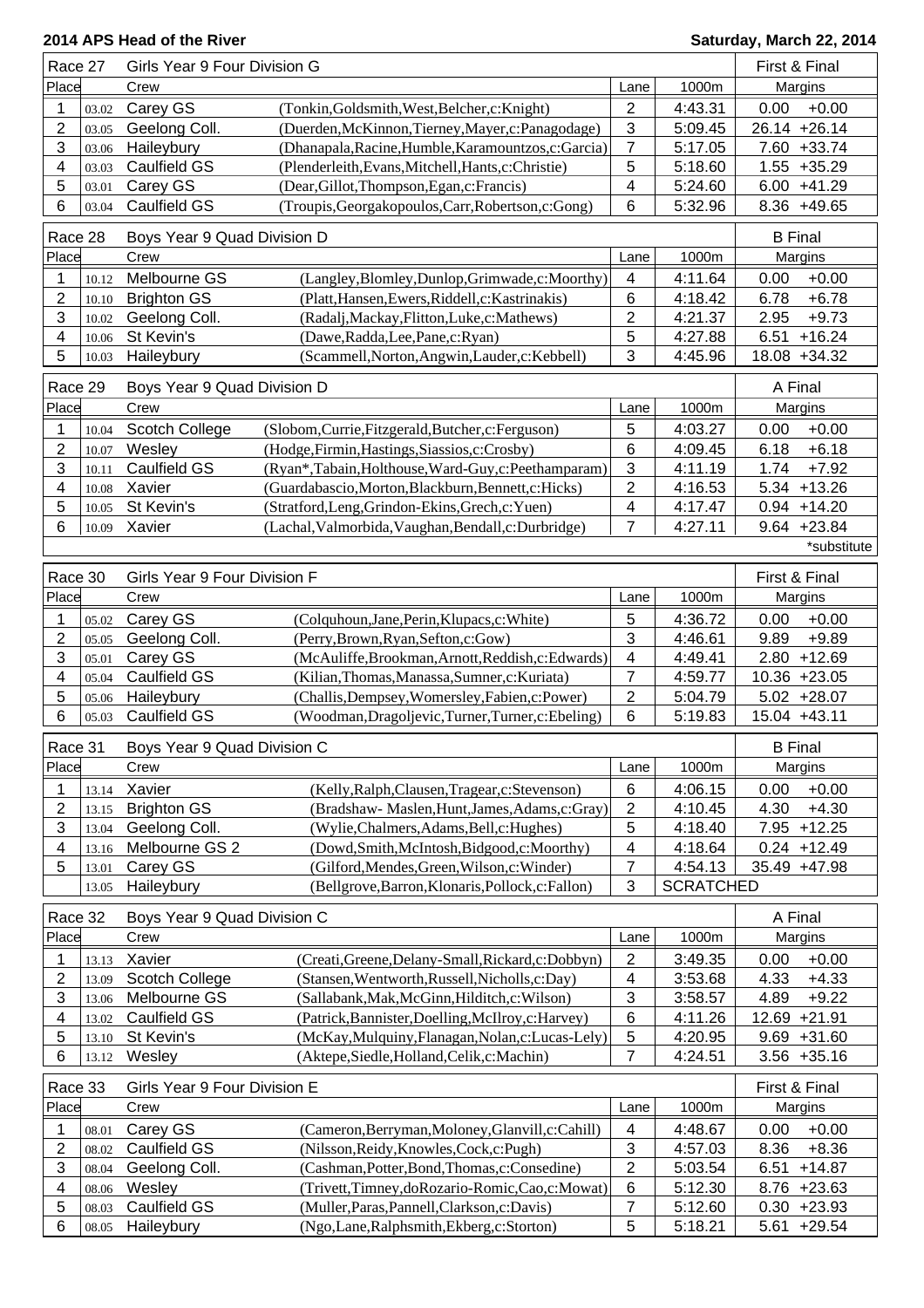| Race 34                 |       | Boys Year 9 Quad Division B                                                                                                        |                         |                       | <b>B</b> Final                     |
|-------------------------|-------|------------------------------------------------------------------------------------------------------------------------------------|-------------------------|-----------------------|------------------------------------|
| Place                   |       | Crew                                                                                                                               | Lane                    | 1000m                 | Margins                            |
| 1                       | 17.08 | Wesley<br>(Joyce, La Greca, Vines, Tatterson, c: Peters)                                                                           | $\overline{4}$          | 4:00.11               | $+0.00$<br>0.00                    |
| 2                       | 17.01 | Carey GS<br>(Al-Noah, Katsivelis, Jobson, Hogg, c: Marques)                                                                        | $\sqrt{2}$              | 4:02.51               | 2.40<br>$+2.40$                    |
| 3                       | 17.11 | Scotch College<br>(Upjohn, Miriklis, Emmett, Sutherland, c: Smith)                                                                 | $\overline{7}$          | 4:08.10               | 5.59<br>$+7.99$                    |
| $\overline{\mathbf{4}}$ | 17.02 | <b>Caulfield GS</b><br>(Pham, Iozzi, Thomson, Mulqueeney, c: Rigby)                                                                | 5                       | 4:15.60               | $7.50 + 15.49$                     |
| 5                       | 17.04 | Haileybury<br>(Alder, Ward, Jurescu, Plumb, c: Pritchard)                                                                          | $\mathbf{3}$            | 4:21.88               | $6.28 + 21.77$                     |
| 6                       | 17.03 | Geelong Coll.<br>(Deahl, Breer, McIntyre, Newton, c: Skuza)                                                                        | 6                       | 4:26.59               | 4.71<br>$+26.48$                   |
|                         |       |                                                                                                                                    |                         |                       |                                    |
| Race 35                 |       | Boys Year 9 Quad Division B                                                                                                        |                         |                       | A Final                            |
| Place                   |       | Crew                                                                                                                               | Lane                    | 1000m                 | Margins                            |
| 1                       | 17.06 | <b>Scotch College</b><br>(Gertis, Cooper, Miller, Webster, c: Hill)                                                                | 5                       | 3:55.03               | $+0.00$<br>0.00                    |
| $\overline{2}$          | 17.07 | St Kevin's<br>(Devine, Beaney, Lucas, Street, c: Daly)                                                                             | 4                       | 4:06.83               | 11.80 +11.80                       |
| 3                       | 17.05 | Melbourne GS<br>(Edwards, Sanderson, Dunlop, McQuade, c: Smith)                                                                    | 3                       | 4:08.83               | $2.00 + 13.80$                     |
| 4                       | 17.09 | Xavier<br>(Perica, Turner, Ketsakidis, Ward, c: Clark)                                                                             | $\overline{2}$          | 4:12.99               | 4.16 +17.96                        |
| 5                       | 17.12 | St Kevin's<br>(Green, Heanue, Marulli, Mitchell, c: Sist)                                                                          | $\overline{7}$          | 4:13.89               | $0.90 + 18.86$                     |
| 6                       | 17.10 | <b>Brighton GS</b><br>(Capp,Snowsill,Mason,Laumets,c:Kenny)                                                                        | 6                       | 4:23.86               | 9.97<br>$+28.83$                   |
| Race 36                 |       | Girls Year 9 Four Division D                                                                                                       |                         |                       | First & Final                      |
| Place                   |       | Crew                                                                                                                               | Lane                    | 1000m                 | Margins                            |
|                         |       |                                                                                                                                    |                         |                       |                                    |
| 1                       | 11.02 | Caulfield GS<br>(Judd,Dorman,Pym,Walter,c:Annois)                                                                                  | 3                       | 4:43.48               | 0.00<br>$+0.00$                    |
| 2                       | 11.04 | Haileybury<br>(Kodila-Jones, Dibble, Tarrant, Watt, c: Armstrong)                                                                  | $\overline{2}$          | 4:48.44               | $+4.96$<br>4.96                    |
| 3                       | 11.01 | Carey GS<br>(Macdonald, Jackson, Palliser, Bracken, c: Stathopoulos)                                                               | 4                       | 4:48.54               | 0.10<br>$+5.06$                    |
| 4                       | 11.03 | Geelong Coll.<br>(Reedy, Helm, Greene, Shannon, c: Buchanan)                                                                       | 5                       | 5:04.03               | 15.49 +20.55                       |
| 5                       | 11.05 | (Randles, Krapivsky, Burke, Davidson, c: Wallace)<br>Wesley                                                                        | 6                       | 5:14.17               | $10.14 + 30.69$                    |
| Race 37                 |       | Boys Year 9 Quad Division A                                                                                                        |                         |                       | <b>B</b> Final                     |
| Place                   |       | Crew                                                                                                                               | Lane                    | 1000m                 | Margins                            |
| 1                       | 21.08 | Wesley<br>(Flintoff, Gerner, Crisp, Moncrieff, c: Offor)                                                                           | $\overline{2}$          | 3:58.44               | $+0.00$<br>0.00                    |
| $\overline{2}$          | 21.02 | Caulfield GS<br>(Greenshields, Ryan, Height, Cominos, c: Stephens)                                                                 | 4                       | 4:03.28               | 4.84<br>$+4.84$                    |
|                         |       |                                                                                                                                    |                         |                       |                                    |
|                         |       |                                                                                                                                    |                         |                       |                                    |
| 3                       | 21.03 | Geelong Coll.<br>(Malone, Page, Foley, Fitzgerald, c: Haskett)                                                                     | $\sqrt{5}$              | 4:11.32               | $8.04 + 12.88$                     |
|                         | 21.07 | St Kevin's<br>(Corboy, Armstrong, O'Meara, Zupan, c: Harrington)                                                                   | 3                       | <b>DID NOT FINISH</b> |                                    |
| Race 38                 |       | Boys Year 9 Quad Division A                                                                                                        |                         |                       | A Final                            |
| Place                   |       | Crew                                                                                                                               | Lane                    | 1000m                 | Margins                            |
| 1                       | 21.09 | Xavier                                                                                                                             | $\overline{2}$          | 3:39.70               | 0.00<br>$+0.00$                    |
| 2                       |       | (King, Gray, Jenkins, Pitney, c: Ralph)                                                                                            |                         |                       |                                    |
| 3                       | 21.01 | 21.06 Scotch College<br>(Macky, Baxter, Murchie, Le Deux, c: Gill)<br>Carey GS<br>(Bastounas, Kavalakis, Price, Aitkin, c: Drakos) | 3<br>4                  | 3:46.41<br>3:48.45    | 6.71<br>$+6.71$<br>2.04<br>$+8.75$ |
| 4                       | 21.10 | <b>Brighton GS</b><br>(Paynter, Hurd, Barden, Lewis, c: Farrow)                                                                    | 5                       | 3:48.97               | 0.52<br>$+9.27$                    |
| 5                       | 21.05 | Melbourne GS<br>(O'Connor, Hooper, Morrison, Hamilton, c: Hupert)                                                                  | $\overline{7}$          | 3:50.96               | $1.99 + 11.26$                     |
| 6                       | 21.04 | Haileybury<br>(Bensch, Whitelaw, Green, Crantock, c: Szabo)                                                                        | $\,6$                   | 3:53.96               | $3.00 + 14.26$                     |
|                         |       |                                                                                                                                    |                         |                       |                                    |
| Race 39                 |       | Girls Year 9 Four Division C                                                                                                       |                         |                       | First & Final                      |
| Place                   |       | Crew                                                                                                                               | Lane                    | 1000m                 | Margins                            |
| 1                       | 14.01 | Carey GS<br>(Fedi, Pellegrino, Heggie, Clift, c: Knowles)                                                                          | $\overline{\mathbf{4}}$ | 4:24.62               | $+0.00$<br>0.00                    |
| $\overline{2}$          | 14.02 | Caulfield GS<br>(Hind, Scott, Williams, Fullagar, c: Masel)                                                                        | 5                       | 4:27.26               | 2.64<br>$+2.64$                    |
| 3                       | 14.05 | Wesley<br>(Syngeniotis, Dimitropoulos, Dugandzic, Brassey, c: Haddad)                                                              | 3                       | 4:38.78               | 11.52 +14.16                       |
| $\overline{4}$          | 14.03 | Geelong Coll.<br>(McLaughlin, Goldsack, Sutterby, Pereira, c: McMaster)                                                            | 6                       | 4:44.13               | $5.35 + 19.51$                     |
| 5                       | 14.04 | Haileybury<br>(Lewin, Rice, Dalley, Hutton, c: Berry)                                                                              | $\overline{2}$          | 4:46.56               | $2.43 +21.94$                      |
|                         |       |                                                                                                                                    |                         |                       |                                    |
| Race 40                 |       | Boys Year 9 Eight Division B                                                                                                       |                         |                       | First & Final                      |
| Place                   |       | Crew                                                                                                                               | Lane                    | 1000m                 | Margins                            |
| 1                       | 20.04 | Melbourne GS 2                                                                                                                     |                         |                       |                                    |
|                         |       | (McKindlay,Douglas,Calder,Klempfner,McGrath,Irving,Kourakis-Williams,Paul,c:Fleetwood)                                             | 4                       | 4:06.65               | 0.00<br>$+0.00$                    |
| $\overline{2}$          | 20.03 | Melbourne GS                                                                                                                       |                         |                       |                                    |
|                         |       | (Larke, Thompson, Galea, Keyte, Burgoine, Hofbauer, Kelly, Garratt, c: Penfold)                                                    | 6                       | 4:14.25               | 7.60<br>$+7.60$                    |
| 3                       |       | 20.01 Carey GS                                                                                                                     |                         |                       |                                    |
|                         |       | (Campbell, Marques, Adetunji, Ponsford, Cranswick, Jordan, Kuhne-Martini, Walker, c: Hundt)                                        | 3                       | 4:18.92               | $4.67 + 12.27$                     |
| $\overline{4}$          |       | 20.02 Caulfield GS<br>(Small, Kapis, Dube, Clover, Allen-Lyons, Magart, Bentham, Irwin, c: Brunning-Smith)                         | 5                       | 4:27.21               | $8.29 +20.56$                      |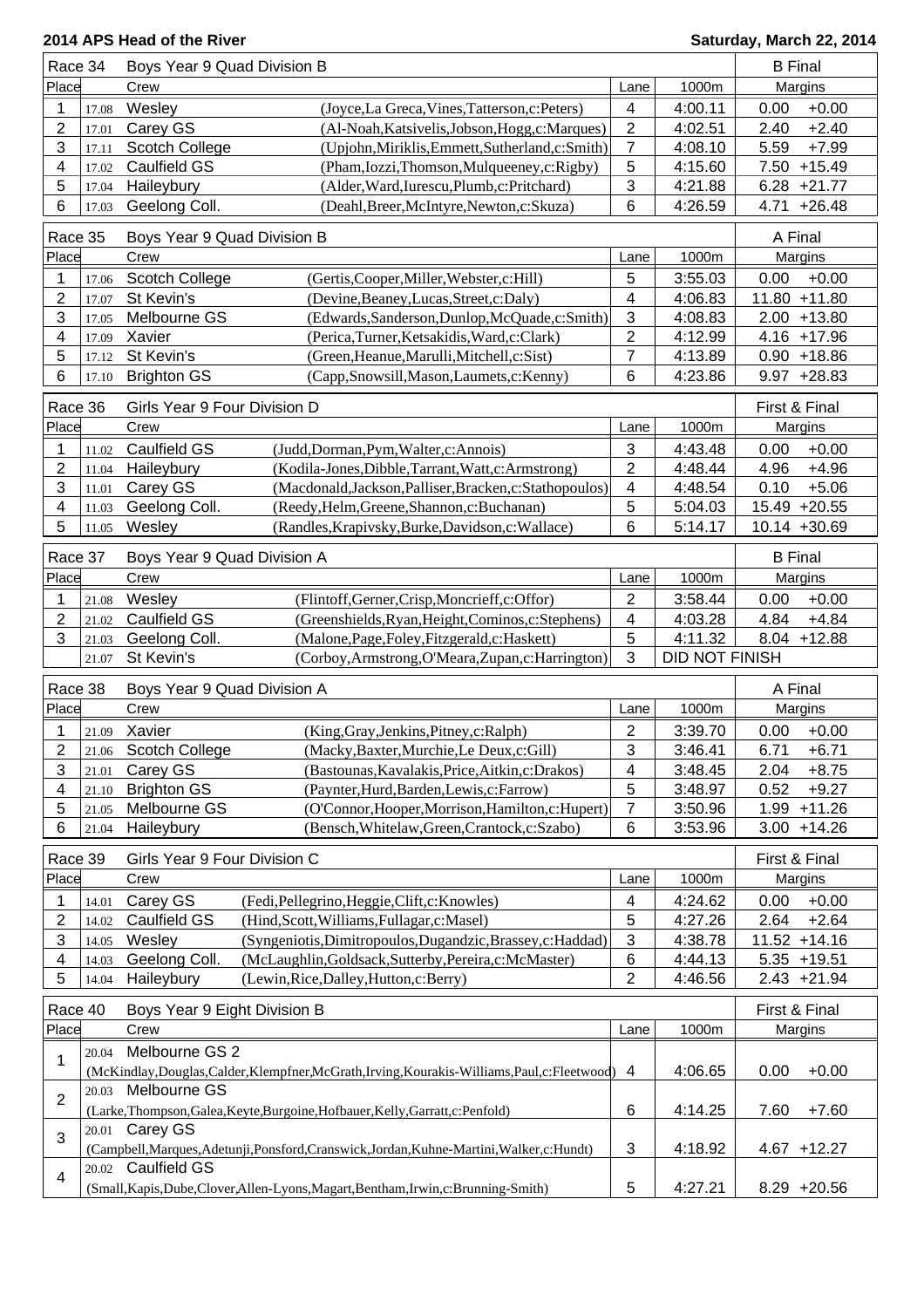| Race 41        |                | Girls Year 9 Four Division B                                                                   |                           |         | First & Final                      |  |
|----------------|----------------|------------------------------------------------------------------------------------------------|---------------------------|---------|------------------------------------|--|
| Place          |                | Crew                                                                                           | Lane                      | 1000m   | Margins                            |  |
| 1              | 18.01          | Carey GS<br>(Jackson, Bartley, Ding, McKay, c: Munroe)                                         | $\overline{4}$            | 4:24.35 | $+0.00$<br>0.00                    |  |
| $\overline{c}$ | 18.03          | Geelong Coll.<br>(Stewart, Russell, Greer, Mauderer, c: Alfrink)                               | $\overline{2}$            | 4:25.32 | 0.97<br>$+0.97$                    |  |
| 3              | 18.02          | <b>Caulfield GS</b><br>(Kapaklis, Collopy, Reid, Green, c: Kagiaros)                           | $\mathbf{3}$              | 4:26.99 | 1.67<br>$+2.64$                    |  |
| 4              | 18.04          | Haileybury<br>(Pest,Cuddon,Villella,Fabien,c:Matin)                                            | $\,6$                     | 4:28.88 | 1.89<br>$+4.53$                    |  |
| 5              | 18.05          | Wesley<br>(Crothers, Piskopos, Brassey, Ferre, c: Savedra)                                     | 5                         | 4:42.01 | $13.13 + 17.66$                    |  |
| Race 42        |                | Girls Year 9 Four Division A                                                                   |                           |         | First & Final                      |  |
| Place          |                | Crew                                                                                           | Lane                      | 1000m   | Margins                            |  |
| 1              | 22.03          | Geelong Coll.<br>(Watson, Edgar, Murrihy, Lawson, c: Doery)                                    | $\overline{\mathbf{4}}$   | 4:20.01 | $+0.00$<br>0.00                    |  |
| $\overline{2}$ | 22.01          | Carey GS<br>(Glunning, Hermann, Anderson, Burke, c: Psihogios)                                 | $\mathbf{3}$              | 4:23.97 | 3.96<br>$+3.96$                    |  |
| 3              | 22.05          | Wesley<br>(McBurney, Parsons, Singleton, Rose, c: Speakman-Hamlin)                             | 5                         | 4:24.08 | $+4.07$<br>0.11                    |  |
| 4              | 22.04          | Haileybury<br>(Williamson, Maginness, Broadhead, Seccull, c: Nash)                             | $\overline{2}$            | 4:29.98 | 5.90<br>$+9.97$                    |  |
| 5              | 22.02          | Caulfield GS<br>(Russell, Ross, Owen, Wallace, c: Molnar)                                      | 6                         | 4:35.14 | $5.16 + 15.13$                     |  |
| Race 43        |                | Boys Year 9 Eight Division A                                                                   |                           |         | First & Final                      |  |
| Place          |                | Crew                                                                                           | Lane                      | 1000m   | Margins                            |  |
|                | 23.01          | Carey GS                                                                                       |                           |         |                                    |  |
| 1              |                | (Townley, Hogg, Zukic, Packham, Barr, Worth, Phillips, Borg, c: Harris)                        | $\overline{\mathbf{4}}$   | 3:41.64 | 0.00<br>$+0.00$                    |  |
|                |                | 23.03 Caulfield GS                                                                             |                           |         |                                    |  |
| $\overline{2}$ |                | (O'Brien, Murrowood, Cameron, Lefevre, Wanders*, Moore, Kyriakoullakis, Baxter, c: Spaargaren) | $\overline{2}$            | 3:50.60 | 8.96<br>$+8.96$                    |  |
| 3              |                | 23.06 Wesley                                                                                   |                           |         |                                    |  |
|                |                | (Tonkin, Slavik, Campbell, Higgs, Watson, Swann, Smith, Hayes, c: Khot)                        | $\ensuremath{\mathsf{3}}$ | 3:52.85 | $2.25 + 11.21$                     |  |
| 4              |                | 23.05 Melbourne GS                                                                             |                           |         |                                    |  |
|                |                | (Bartlett, Howitt-Ross, Michelmore, Aitken, Ponsford, Lloyd, Rose, Cameron, c: Lee)            | 5                         | 3:53.20 | $0.35 + 11.56$                     |  |
| 5              |                | 23.02 Carey GS                                                                                 |                           |         |                                    |  |
|                |                | (Richardson, Dickson, Westcott, Lewis, O'Brien, Rodden, Cole, Bavage, c: Coleman)              | 6                         | 3:54.30 | $1.10 + 12.66$                     |  |
| 6              |                | 23.04 Geelong Coll.                                                                            |                           |         |                                    |  |
|                |                | (Rees, Bennett-Hullin, Horoch, Brown, Mahon, Cashman, Cole, Landos, c: Lyall)                  | $\overline{7}$            | 4:14.20 | 19.90 +32.56                       |  |
|                |                |                                                                                                |                           |         | *substitute                        |  |
| Race 44        |                | Girls Year 10 Four Division F                                                                  |                           |         | First & Final                      |  |
| Place          |                | Crew                                                                                           | Lane                      | 1000m   | Margins                            |  |
| 1              | 06.02          | Carey GS<br>(Lawrence, Petersen, O'Grady, Cahill, c: Lazenkas)                                 | 5                         | 4:33.08 | 0.00<br>$+0.00$                    |  |
| $\overline{2}$ | 06.01          | Carey GS<br>(O'Neill, Dossetto, Foster, Diprose, c: Parker)                                    | 3                         | 4:37.46 | 4.38<br>$+4.38$                    |  |
| 3 <sup>1</sup> |                | 06.04 Geelong Coll.<br>(McDonald, Cheatley, Howie, Evans, c: Lyall)                            | $\overline{4}$            | 4:41.18 | $3.72 +8.10$                       |  |
| 4              | 06.03          | <b>Caulfield GS</b><br>(Kidd, Downie, Pesochinsky, Samweil, c: Patterson)                      | $\overline{2}$            | 4:55.48 | 14.30 +22.40                       |  |
| 5              | 06.06          | Geelong Grammar<br>(Wheeldon, Giagnorio, Ryle, Higgs, c: Brooks Ehrlich)                       | 6                         | 5:04.50 | $9.02 + 31.42$                     |  |
| 6              | 06.05          | Geelong Coll.<br>(Higgins, Cleaver, Urquhart, Newnham, c: Stewart)                             | 7                         | 5:23.95 | 19.45 +50.87                       |  |
| Race 45        |                | Girls Year 10 Four Division E                                                                  |                           |         | First & Final                      |  |
| Place          |                | Crew                                                                                           | Lane                      | 1000m   | Margins                            |  |
|                |                | (Nichols, Jenkins, Ryan, Herten, c: Mueller)                                                   |                           | 4:31.43 |                                    |  |
| 1<br>2         | 09.01<br>09.04 | Carey GS<br>Geelong Coll.<br>(Arcdekker, Potts, Goy, McQuinn, c: McGrath)                      | 4<br>3                    | 4:33.62 | 0.00<br>$+0.00$<br>2.19<br>$+2.19$ |  |
| 3              | 09.02          | Carey GS<br>(Rizio, Maloney-McCall, Fitzpatrick, Di Petta, c: White)                           | 6                         | 4:45.87 | 12.25<br>$+14.44$                  |  |
| 4              |                |                                                                                                |                           |         |                                    |  |
|                |                |                                                                                                |                           |         |                                    |  |
|                | 09.03          | Caulfield GS<br>(Connolly, Hart, Bolton, Phillips, c: Troupakis)                               | 5                         | 4:48.23 | $2.36 + 16.80$                     |  |
| 5              | 09.05          | Geelong Grammar (Rouffignac, Stewart, MacKirdy, MacDonald, c: Townsend)                        | $\overline{2}$            | 4:53.62 | $5.39 +22.19$                      |  |
| 6              | 09.06          | Geelong Grammar (Hains, Cooper, Perrignon, Calvert, c: Wilson)                                 | $\overline{7}$            | 5:01.41 | 7.79<br>$+29.98$                   |  |
| Race 46        |                | Girls Year 10 Four Division D                                                                  |                           |         | First & Final                      |  |
| Place          |                | Crew                                                                                           | Lane                      | 1000m   | Margins                            |  |
| 1              | 12.01          | Carey GS<br>(Nash, Hoban, Steel, Kladouhos*, c: Williams)                                      | 4                         | 4:16.63 | $+0.00$<br>0.00                    |  |
| $\overline{2}$ | 12.02          | Caulfield GS<br>(Konstantatos, McWhinney, Hatzipantelis, Morgan, c: Chung)                     | 5                         | 4:17.34 | 0.71<br>$+0.71$                    |  |
| 3              | 12.03          | Geelong Coll.<br>(Nockles, Powell, Blundy Jones, Newnham, c: Nation)                           | $\sqrt{3}$                | 4:21.96 | 4.62<br>$+5.33$                    |  |
| 4              | 12.05          | Geelong Grammar (Cochrane, James, Fletcher, Bryson, c: Lord)                                   | $\overline{c}$            | 4:28.07 | 6.11<br>$+11.44$                   |  |
| 5              | 12.04          | Geelong Grammar (Retief, Stringer, Luxton, Callan, c: Costelloe)                               | 6                         | 4:33.47 | 5.40<br>$+16.84$                   |  |
| 6              | 12.06          | Wesley<br>(Jackson, Tsatas, Stafford, Omond, c: Welsh)                                         | 7                         | 4:36.28 | $+19.65$<br>2.81<br>*substitute    |  |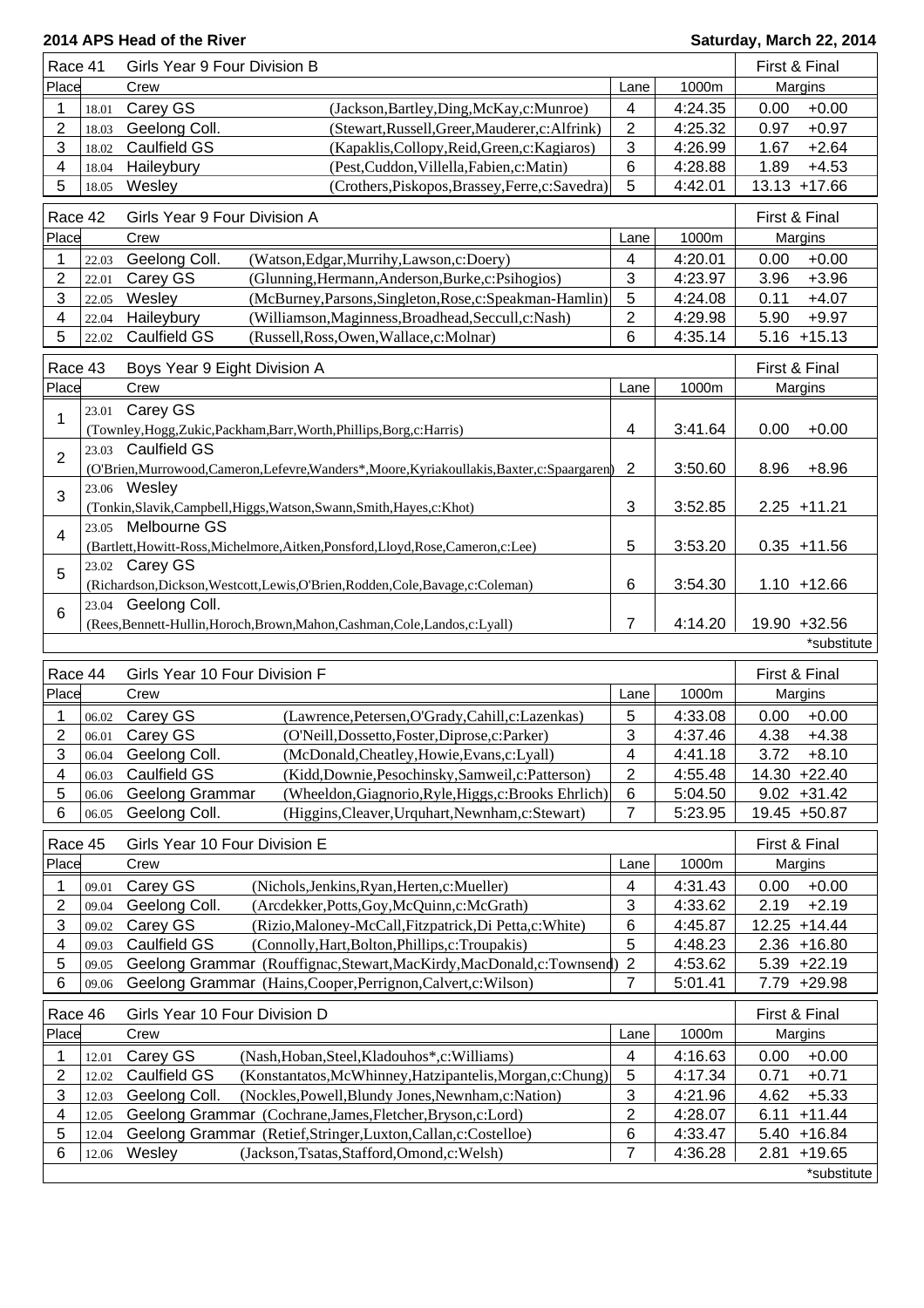| Race 47                 | Girls Year 10 Four Division C |                                                                                                    |                         | First & Final      |                  |
|-------------------------|-------------------------------|----------------------------------------------------------------------------------------------------|-------------------------|--------------------|------------------|
| Place                   |                               | Crew                                                                                               | Lane                    | 1000m              | Margins          |
| 1                       | 15.02                         | Caulfield GS<br>(Kennedy, Hants, Hudson, Perrott, c: Moran)                                        | $\overline{\mathbf{4}}$ | 4:13.36            | $+0.00$<br>0.00  |
| $\mathbf{2}$            | 15.01                         | Carey GS<br>(Williams, Andrews, Gentis, Boglis, c: Atkins)                                         | 5                       | 4:20.50            | 7.14<br>$+7.14$  |
| 3                       | 15.03                         | Geelong Coll.<br>(Cheatley, Cox, Walder, Holten, c: McArthur)                                      | 3                       | 4:27.12            | $6.62 + 13.76$   |
| $\overline{4}$          | 15.06                         | Wesley<br>(Calder, Hoving, Buckley, Griffiths, c: Clancy)                                          | $\overline{2}$          | 4:27.87            | $0.75 + 14.51$   |
| 5                       | 15.04                         | Geelong Grammar<br>(Bakonyi, Connell, Falkenberg, Keenan, c: Packer)                               | $\overline{7}$          | 4:29.88            | 2.01<br>$+16.52$ |
| 6                       | 15.05                         | Haileybury<br>(Lane, Edwards, Braim, Harris, c: Nash)                                              | 6                       | 5:20.80            | 50.92 +67.44     |
|                         |                               |                                                                                                    |                         |                    |                  |
| Race 48                 |                               | Girls Year 10 Four Division B                                                                      |                         | 1000m              | First & Final    |
| Place                   |                               | Crew                                                                                               | Lane                    |                    | Margins          |
| 1                       | 19.02                         | Caulfield GS<br>(Hennessy, Tucker-Morrison, Dumas, Heselev, c: Krassaris)                          | 5                       | 4:22.31            | $+0.00$<br>0.00  |
| $\overline{2}$          | 19.06                         | Wesley<br>(Harvie, Eyles, Gardiner, Bembic, c: Bilby)                                              | 3                       | 4:25.10            | 2.79<br>$+2.79$  |
| 3                       | 19.01                         | Carey GS<br>(Edwards, Hogg, Ooi, Morarty, c: Terrill)                                              | $\overline{\mathbf{4}}$ | 4:25.70            | 0.60<br>$+3.39$  |
| 4                       | 19.05                         | Haileybury<br>(Shand-Gost, Proctor-Parker, Clarke, FitzGerald, c: Tinkler)                         | $\overline{c}$          | 4:26.09            | 0.39<br>$+3.78$  |
| 5                       | 19.03                         | Geelong Coll.<br>(Milner, Wynter, Gorell, McMaster, c: McArthur)                                   | 6                       | 4:44.37            | 18.28 +22.06     |
|                         | 19.04                         | Geelong Grammar (Hynes, Hacon, Harte, Gubbins, c: Connelley)                                       | 7                       | DID NOT START      |                  |
| Race 49                 |                               | Girls Year 10 Four Division A                                                                      |                         |                    | First & Final    |
| Place                   |                               | Crew                                                                                               | Lane                    | 1000m              | Margins          |
| 1                       | 24.04                         | Geelong Grammar<br>(Shippen, Chirnside, Culley, Sutton, c: Lloyd)                                  | $\overline{2}$          | 4:13.40            | $+0.00$<br>0.00  |
| 2                       | 24.01                         | Carey GS<br>(Gerraty, Bouw, Williams, Evans, c: O'Neill)                                           | 4                       | 4:17.31            | 3.91<br>$+3.91$  |
| 3                       | 24.06                         | Wesley<br>(McLeish-Moss, Robinson, Spanos, West, c: Bassova)                                       | 3                       | 4:25.68            | 8.37<br>$+12.28$ |
| 4                       | 24.02                         | Caulfield GS<br>(Ghali, Edmonds, McFadyen, Mynott, c: Marcolin)                                    | 5                       | 4:27.91            | $2.23 + 14.51$   |
| 5                       | 24.03                         | Geelong Coll.<br>(Boness, Hall, Carroll, Mapleson, c: Balaam)                                      | $\,6$                   | 4:33.96            | $6.05 +20.56$    |
| 6                       | 24.05                         | Haileybury<br>(Ishchenko, McDonald, Hartnett, Preston, c: Kimberley)                               | $\overline{7}$          | 4:38.52            | $4.56 +25.12$    |
| 7                       | 24.07                         | Geelong Grammar<br>(Hynes, Hacon, Harte, Gubbins, c: Connelley)                                    | 1                       | 4:20.25            | <b>RELEGATED</b> |
|                         |                               |                                                                                                    |                         |                    |                  |
| Race 50                 |                               | Boys Year 10 Coxed Four Division A                                                                 |                         |                    | First & Final    |
| Place                   |                               | Crew                                                                                               | Lane                    | 1000m              | Margins          |
| 1                       | 25.02                         | Melbourne GS (Zographos, Howitt-Ross, Hugh-Jones, Bartels, c: Bundey)                              | 4                       | 4:06.64            | 0.00<br>$+0.00$  |
| $\overline{2}$          | 25.01                         | Geelong Coll. (Symons, Blond, McRae-Palmer, Nicholas, c: Walpole)                                  | 5                       | 4:08.27            | 1.63<br>$+1.63$  |
| 3                       | 25.05                         | <b>Brighton GS</b><br>(Bilosh-Delic, Cansfield, Brighton-Knight, Sitzoukis, c: Lovett)             | $\overline{2}$          | 4:11.07            | 2.80<br>$+4.43$  |
| 4                       | 25.04                         | Wesley<br>(Knight, England, Gibson, Neri, c: Raghdo)                                               | 3                       | 4:15.00            | 3.93<br>$+8.36$  |
| 5                       | 25.03                         | St Kevin's<br>(Fong, Cheney, Viterbo, Yates, c: Urlini)                                            | 6                       | 4:53.70            | 38.70 +47.06     |
|                         |                               |                                                                                                    |                         |                    |                  |
| Race 51                 |                               | Girls Open Four                                                                                    |                         |                    | First & Final    |
| Place                   |                               | Crew                                                                                               | Lane                    | 1000m              | Margins          |
| 1                       | 16.02                         | Wesley<br>(Mutz, Robertson, Metzeling, Singleton, c: Goodman)                                      | 4                       | 4:32.72            | 0.00<br>$+0.00$  |
| $\overline{2}$          | 16.01                         | Geelong Coll.<br>(Leontiades, Burchett, Klein, Weaver, c: Colman)                                  | 5                       | 4:53.97            | $21.25 + 21.25$  |
| Race 52                 |                               | Boys Open Coxed Four                                                                               |                         |                    | First & Final    |
| Place                   |                               | Crew                                                                                               | Lane                    | 1000m              | Margins          |
| 1                       |                               | Caulfield GS<br>(Tolnai, Hardie, Tobin-Underwood, Vander Reest, c: Tuck)                           | $\overline{4}$          | 3:45.64            | $+0.00$<br>0.00  |
| $\overline{2}$          | 26.01                         | Melbourne GS<br>(March, Hooper, Billings, Poulter, c: Kloufetos)                                   | 5                       |                    | 11.66 +11.66     |
| 3                       | 26.02                         | (MacGregor,Badger,Rutter,BURNSIDE,c:Birch)<br><b>Brighton GS</b>                                   | 3                       | 3:57.30<br>4:11.39 | 14.09 +25.75     |
|                         | 26.03                         |                                                                                                    |                         |                    |                  |
| Race 53                 |                               | Boys Year 10 Eight Division C                                                                      |                         |                    | <b>B</b> Final   |
| Place                   |                               | Crew                                                                                               | Lane                    | 2000m              | Margins          |
|                         | 27.10                         | St Kevin's                                                                                         |                         |                    |                  |
| 1                       |                               | (Sinni, Russo, Dumaresq, Kuany, Brownlee, Scarff, Sullivan, McCosker, c: Rawolle)                  | 2                       | 7:38.42            | 0.00<br>$+0.00$  |
|                         |                               | 27.05 Haileybury                                                                                   |                         |                    |                  |
| $\overline{2}$          |                               | (Prentice,Bulte,Skoglund,Mason,Mercuri,Duff,MacKenzie,Cochrane,c:Szabo)                            | $\overline{\mathbf{4}}$ | 7:51.50            | 13.08 +13.08     |
|                         |                               | 27.09 Scotch College                                                                               |                         |                    |                  |
| 3                       |                               | (Hodge, Watson, Roake, Sladden, Shea, Samarakoon, Liu, Jones, c: Lienhard)                         | 3                       | 7:51.55            | $0.05 + 13.13$   |
|                         |                               | 27.02 Caulfield GS                                                                                 |                         |                    |                  |
| $\overline{\mathbf{4}}$ |                               | (Hocking, Liu, Donoghue, Kennett, Hedger, Hamilton, Wilkes, Hyams, c: Van Driel)                   | $\sqrt{5}$              | 8:04.25            | 12.70 +25.83     |
|                         |                               | 27.04 Geelong Grammar                                                                              |                         |                    |                  |
| 5                       |                               | (Seccombe, Hubbard, Kearns, Baylis, Wells, Langley, Carter, Colley, c: Grills)                     | $\,6$                   | 8:10.78            | $6.53 + 32.36$   |
|                         |                               | 27.03 Geelong Grammar                                                                              |                         |                    |                  |
| 6                       |                               | (Flores-Parry, Charlesworth, Verbeek Van Der Sande, Maxwell, Hardy, Greed, Comben, Sitzler, c Lu7) |                         | 8:21.19            | 10.41 +42.77     |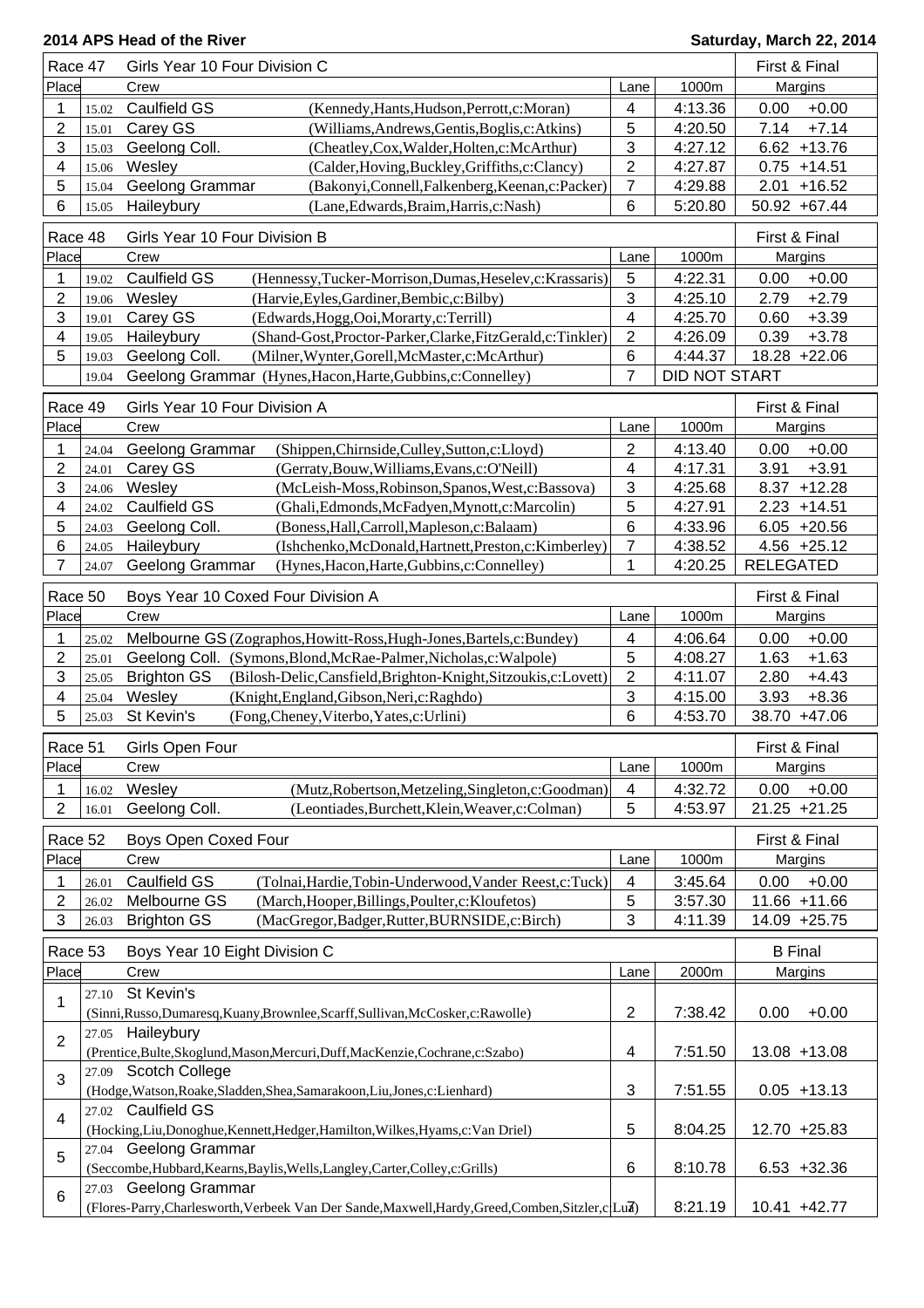| Race 54        | Boys Year 10 Eight Division C                                                                          |                |         | A Final         |
|----------------|--------------------------------------------------------------------------------------------------------|----------------|---------|-----------------|
| Place          | Crew                                                                                                   | Lane           | 2000m   | Margins         |
|                | 27.08 Scotch College                                                                                   |                |         |                 |
| 1              | (Carr, Cameron, Kelly, Cross, Holyman, Glaspole, Bateman, Kempton, c: Horth)                           | 3              | 7:20.02 | 0.00<br>$+0.00$ |
| $\overline{2}$ | 27.06 Melbourne GS                                                                                     |                |         |                 |
|                | (Nuske, Petsinis, Veall, Howitt-Ross, Williams, McMurrick, Guest, Roberts, c: Werbeloff)               | 2              | 7:30.67 | $10.65 + 10.65$ |
| 3              | 27.07 Scotch College                                                                                   |                |         |                 |
|                | (Saliwonczyk, Fasso, Richards, Langley, Tan, Chong, Richardson, McGlashan, c: Gill)                    | 5              | 7:45.97 | 15.30 +25.95    |
| 4              | 27.11 Wesley                                                                                           |                |         |                 |
|                | (Fraser,Johnston,Lamb,Davis,Cooke,Pullan,Naylor,Krotiris,c:Robertson-Orford)                           | 6              | 7:48.04 | $2.07 + 28.02$  |
| 5              | 27.12 Xavier                                                                                           |                |         |                 |
|                | (Pearce, Beech, Meehan, Stirling, Sheahan, Batten, Duvnjak, OFarrell, c: Tiganis)                      | 4              | 7:51.27 | $3.23 + 31.25$  |
| 6              | 27.01 Caulfield GS                                                                                     |                |         |                 |
|                | (Castles, Chenkov-Shaw, Liu, Osianlis, Donne, Apostolopoulos, Back, Hicks, c: Anderson)                | 7              | 8:30.53 | 39.26 +70.51    |
| Race 55        | Boys Year 10 Eight Division B                                                                          |                |         | <b>B</b> Final  |
| Place          | Crew                                                                                                   | Lane           | 2000m   | Margins         |
|                | 28.03 Geelong Coll.                                                                                    |                |         |                 |
| 1              |                                                                                                        | $\overline{2}$ | 7:38.75 | 0.00<br>$+0.00$ |
|                | (Falkiner, Taylor, Hurley, Slorach, Sebastian, Molloy, Wright, Jackman, c: Carr)<br>28.02 Caulfield GS |                |         |                 |
| $\overline{2}$ | (Lipman, Herbert, Coburn, McDougall, Zhang, Pemberton, Hogan, Kaye, c: Sachdev)                        | 3              | 7:52.26 | 13.51 +13.51    |
|                | 28.01 Carey GS                                                                                         |                |         |                 |
| 3              | (Sweeney, Collins, Holman, Keller, Dewhirst, Nash, Gordon, Bunsee, c: Cresswell)                       | 4              | 7:56.42 | 4.16 +17.67     |
|                | 28.05 Haileybury                                                                                       |                |         |                 |
| 4              | (Grubb,Kirkwood,Zeinstra,Lynch,Sidhu,Longo,Stokeld,Liyana Arachchige,c:Arthur)                         | 5              | 7:57.96 | $1.54 + 19.21$  |
|                | 28.04 Geelong Grammar                                                                                  |                |         |                 |
| 5              | (Morrison, Carter, Straschko, Armytage, Wells, Colley, Baylis, Rollinson, c: Hubbard)                  | 6              | 8:05.61 | $7.65 +26.86$   |
|                |                                                                                                        |                |         |                 |
| Race 56        | Boys Year 10 Eight Division B                                                                          |                |         | A Final         |
| Place          | Crew                                                                                                   | Lane           | 2000m   | Margins         |
| 1              | Melbourne GS<br>28.06                                                                                  |                |         |                 |
|                | (Lovejoy-Hall, King, Gillham, Perkins, Crouch, Keeble, Tunbridge, Nott, c: Fleetwood)                  | 2              | 7:11.98 | 0.00<br>$+0.00$ |
| $\overline{2}$ | 28.07 Scotch College                                                                                   |                |         |                 |
|                | (O'Brien, Hortin, Fraser-Smith, Kilroe-Smith, McLellan, Meikle, Marcel, Kempton*, c: Sinclair)         | 3              | 7:25.29 | 13.31 +13.31    |
| 3              | 28.09 Wesley                                                                                           |                |         |                 |
|                | (Vogel, Harman, Mande, Howard, Gutteridge, Melbourne, Marucchi, Fernandes-Kemp, c: Lingard)            | 4              | 7:28.45 | $3.16 + 16.47$  |
| 4              | 28.10 Xavier                                                                                           |                |         |                 |
|                | (Date,Lawson,Ward,Kirkland,Wilcock,Manson,Lau,Apperley,c:Ashmore)                                      | 7              | 7:47.28 | 18.83 +35.30    |
| 5              | 28.08 St Kevin's                                                                                       |                |         |                 |
|                | (McGrath,Schlaghecke,Suhr,Jennings,Reeves,Wynne,Rowe,Brusco,c:Cameron)                                 | 5              | 7:49.38 | $2.10 + 37.40$  |
| 6              | <b>Brighton GS</b><br>28.11                                                                            |                |         |                 |
|                | (Bilosh-Delic, Morris, Branson, Moore, Denman, Kavadias, Bartlett-Bragg, Collie, c: Gernandt)          | 6              | 7:57.12 | $7.74 + 45.14$  |
|                |                                                                                                        |                |         | *substitute     |
| Race 57        | Boys Year 10 Eight Division A                                                                          |                |         | <b>B</b> Final  |
| Place          | Crew                                                                                                   | Lane           | 2000m   | Margins         |
|                | Wesley<br>29.09                                                                                        |                |         |                 |
| 1              |                                                                                                        |                |         |                 |
|                |                                                                                                        |                |         |                 |
|                | (Orr, Norman, O'Donnell, Cargill, Lavery, Parris, Berry, McCoach, c: Bliss)<br>29.11                   | $\overline{2}$ | 7:18.72 | $+0.00$<br>0.00 |
| $\overline{2}$ | <b>Brighton GS</b>                                                                                     |                |         |                 |
|                | (Pontifax, Nicholas, Moran, Massuger, Parker, Hayes, Bilionis, Coleman, c: Lovett)                     | 3              | 7:32.07 | 13.35 +13.35    |
| 3              | 29.01 Carey GS                                                                                         | 4              | 7:36.75 | $4.68 + 18.03$  |
|                | (Chatfield,Thiele,Wilkinson,Quay,Berry,O'Neill,Arnott,Carfi,c:Rees)<br>29.04 Geelong Grammar           |                |         |                 |
| 4              | (Shields, Clarke, Sheridan, Hodge, Nicolson, Davis, Rafferty, Thompson, c: McDonald)                   | 6              | 7:44.57 | 7.82 +25.85     |
| 5              | 29.05 Haileybury                                                                                       |                |         |                 |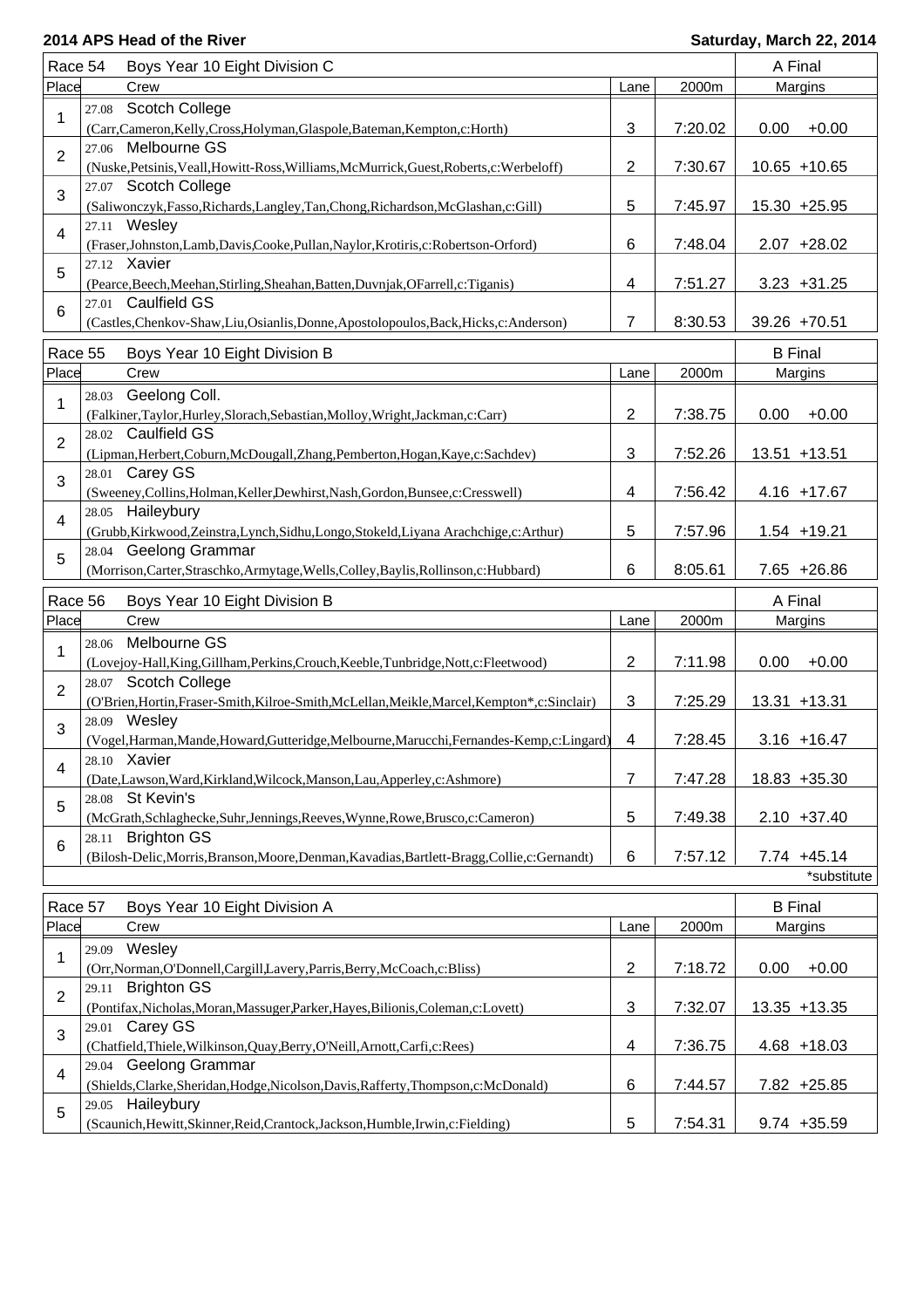| Race 58                             | Boys Year 10 Eight Division A       |                                                                                                                   |                |         |      | A Final                     |
|-------------------------------------|-------------------------------------|-------------------------------------------------------------------------------------------------------------------|----------------|---------|------|-----------------------------|
| Place                               |                                     | Crew                                                                                                              | Lane           | 2000m   |      | Margins                     |
| 1                                   | 29.06                               | Melbourne GS<br>(Hannah, Stevenson, Harrison, Foster, Robertson, O'Connell, Blomley, Muhlen-Schulte, c: Anders)   | 3              | 6:56.05 | 0.00 | $+0.00$                     |
| $\overline{2}$                      |                                     | 29.08 St Kevin's<br>(Stefanac, Battistella, Clarke, Ryan, Smith, Gusman, Bolton, O'Leary, c: Goller)              | $\overline{c}$ | 7:00.51 | 4.46 | $+4.46$                     |
| 3                                   | 29.03                               | Geelong Coll.<br>(Malishev, Ekberg, Vernon, King, Longden, Morrison, West, Gorell, c: Hayes)                      | 5              | 7:10.35 |      | $9.84 + 14.30$              |
| $\overline{4}$                      |                                     | 29.07 Scotch College<br>(Westacott, Barber, Crowston*, Sutherland, Crawley, Dale, Parks, Poppenbeek, c: Richards) | 4              | 7:12.96 |      | $2.61 + 16.91$              |
| 5                                   |                                     | 29.10 Xavier<br>(Bergin, Silk, Beaton, Stewart, Beaton, Power, McMahon, Ralph, c: Frawley)                        | 6              | 7:17.65 |      | $4.69 +21.60$               |
| 6                                   |                                     | 29.02 Caulfield GS<br>(Pohl, Meads, Tolnai, Cowie, Allen, Casey, Deighton, Dunn, c: McVean)                       | 7              | 7:36.08 |      | 18.43 +40.03                |
|                                     |                                     |                                                                                                                   |                |         |      | *substitute                 |
| Race 59                             |                                     | <b>Boys Fourth Eight</b>                                                                                          |                |         |      | <b>B</b> Final              |
| Place                               |                                     | Crew                                                                                                              | Lane           | 2000m   |      | Margins                     |
| 1                                   |                                     | 30.05 Scotch College<br>(Rome, Emerson, Sutherland, Bray*, Carlisle, Mackinnon, Fish, Hackett, c: Chung)          | $\overline{2}$ | 7:27.92 | 0.00 | $+0.00$                     |
| $\overline{2}$                      |                                     | 30.02 Geelong Grammar<br>(Chen, Athan, Nicholson, Tanner, Schlotzer De Lucio, Dunn, Elkadi, Abdalla, c: Jones)    | 3              | 7:33.28 | 5.36 | $+5.36$                     |
| 3                                   |                                     | 30.01 Geelong Coll.<br>(McMaster,Deahl,Crozier,Hipwell,Merrillees-Larsen,Bennett,Barr,Divola,c:Doery)             | 4              | 8:20.44 |      | 47.16 +52.52<br>*substitute |
|                                     | Race 60<br><b>Boys Fourth Eight</b> |                                                                                                                   |                |         |      | A Final                     |
| Place                               |                                     | Crew                                                                                                              | Lane           | 2000m   |      | Margins                     |
| 1                                   | 30.03                               | Geelong Grammar<br>(Stone, Clement, Calvert, Kininmonth, Birk, James, Shippen, Morrison, c: Burgess)              | $\overline{2}$ | 7:14.56 | 0.00 | $+0.00$                     |
| $\overline{2}$                      |                                     | 30.04 Scotch College<br>(Ewart,Tsigaras,Chalmers,La Rosa,Price,Glover,Fitzgerald,Waddell,c:Davis)                 | 3              | 7:26.55 |      | 11.99 +11.99                |
| 3                                   | 30.07                               | <b>Brighton GS</b><br>(Otis, Gillies, Clapp, Kay, Kauiers, Potter, Hooy, Dick, c: Currie)                         | 5              | 7:48.58 |      | 22.03 +34.02                |
| 4                                   |                                     | 30.06 Xavier<br>(Tsekouras, Emonson, Cook, Allen, Fogarty, Quirk, Paino, McCaffrey, c: Owen)                      | 4              | 8:02.71 |      | 14.13 +48.15                |
| Race 61                             |                                     | <b>Boys Third Eight</b>                                                                                           |                |         |      | <b>B</b> Final              |
| Place                               | 32.07                               | Crew<br>Wesley                                                                                                    | Lane           | 2000m   |      | Margins                     |
| 1                                   | 32.01                               | (Andrews,Zippel,Stefanakos,Leonard,Harman,Pike,Ehrman,McArthur,c:Owens-Gale)<br>Carey GS/Hawthorn                 | 3              | 7:38.98 | 0.00 | $+0.00$                     |
| 2                                   |                                     | (Campbell,Jobson,Hendy,Davis,Keck,Jackson,Lardner,Mitchell,c:Pugh)<br>32.06 St Kevin's                            | 2              | 7:46.34 | 7.36 | $+7.36$                     |
| 3                                   |                                     | (Emerson, Waring, Gallagher, Anghie, Chow, Rosengren, Exton, Fanning, c: Gallagher)                               | 4              | 7:51.74 |      | $5.40 + 12.76$              |
| Race 62<br><b>Girls Third Eight</b> |                                     |                                                                                                                   |                |         |      | First & Final               |
| Place                               |                                     | Crew                                                                                                              | Lane           | 2000m   |      | Margins                     |
| 1                                   | 31.03                               | Geelong Grammar<br>(Collins,Sanchez,Clingeleffer-Woodford,Darling,O'Reilly,Dixon,Dow,Lewis,c:Cochrane)            | $\overline{2}$ | 8:13.14 | 0.00 | $+0.00$                     |
| $\overline{2}$                      |                                     | 31.02 Geelong Coll.<br>(Kay, Angliss, Allinson, Threadgold, Hanrahan, Wood, Moran, Sefton, c: Clark)              | 3              | 8:25.35 |      | 12.21 +12.21                |
| 3                                   | 31.04                               | Geelong Grammar<br>(Kinross, Osborne, Drew, Webber, Harley, McLeod, Coburn, Austin, c: Leach)                     | 5              | 8:59.31 |      | 33.96 +46.17                |
| $\overline{\mathbf{4}}$             | 31.01                               | Caulfield GS<br>(Ansell, Vetouladitis, Long, Nunan, Knowles, Herbert, Spanjer, Negri, c: Long)                    | 4              | 9:04.75 |      | $5.44 + 51.61$              |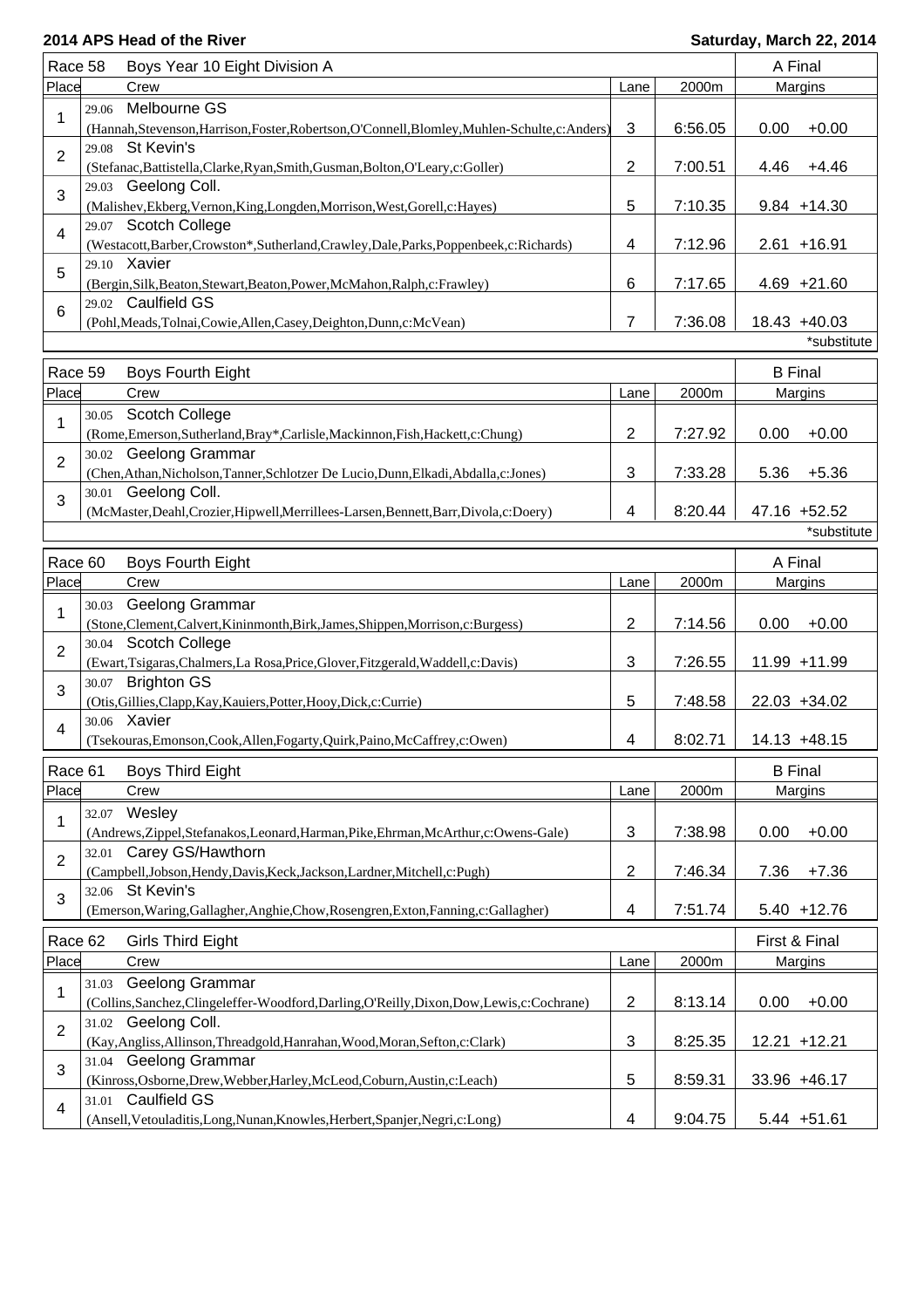| Race 63                 |       | <b>Boys Third Eight</b>                                                                       |                         |         |                | A Final         |  |
|-------------------------|-------|-----------------------------------------------------------------------------------------------|-------------------------|---------|----------------|-----------------|--|
| Place                   |       | Crew                                                                                          | Lane                    | 2000m   |                | Margins         |  |
|                         | 32.05 | <b>Scotch College</b>                                                                         |                         |         |                |                 |  |
| 1                       |       | (Bath, Eady-Jennings, Scott, Molnar, Venter, Mackenzie, Murray, Karklins, c: Rook)            | 2                       | 6:52.00 | 0.00           | $+0.00$         |  |
| $\overline{2}$          |       | 32.04 Geelong Grammar                                                                         |                         |         |                |                 |  |
|                         |       | (Lawrence,Cameron,Brookes,Gibney,Tallis,Osti,Simson,Hastings,c:Morrison)                      | 3                       | 7:03.13 |                | $11.13 + 11.13$ |  |
| 3                       |       | 32.08 Xavier                                                                                  |                         |         |                |                 |  |
|                         |       | (Nash, Lynch, Henry, Gorman, Veljkovic, Mulhall, Clancy, Brander, c: Reid)                    | 4                       | 7:14.36 |                | 11.23 +22.36    |  |
| $\overline{4}$          |       | 32.09 Brighton GS                                                                             |                         |         |                |                 |  |
|                         |       | (Hill, McIntyre, Oxlade, Cook, Bender, Bradfield, Bullock, Oliver, c: Farrow)                 | 5                       | 7:23.01 |                | $8.65 + 31.01$  |  |
| 5                       |       | 32.02 Caulfield GS                                                                            |                         |         |                |                 |  |
| 6                       |       | (Cross, Hosking, Peacock, Paxinos, Grewal, Ferguson, Patrick, Allis, c: Haque)                | 6                       | 7:30.28 |                | 7.27 +38.28     |  |
|                         |       | 32.03 Geelong Coll.                                                                           |                         |         |                |                 |  |
|                         |       | (McDonald,Laidlaw,Robilliard,Goldsack,Willet,Kontelj,Golightly,Baensch,c:Ioannou)             | $\overline{7}$          | 7:46.70 |                | 16.42 +54.70    |  |
| Race 64                 |       | <b>Boys Second Eight</b>                                                                      |                         |         | <b>B</b> Final |                 |  |
| Place                   |       | Crew                                                                                          | Lane                    | 2000m   |                | Margins         |  |
|                         |       | 34.01 Carey GS                                                                                |                         |         |                |                 |  |
| 1                       |       | (Gerraty, Fennessy, Edwards, Gerraty, Shinton, Tait, Rossi, Shinton, c: Hevey)                | $\overline{2}$          | 7:00.69 | 0.00           | $+0.00$         |  |
|                         |       | 34.05 Melbourne GS                                                                            |                         |         |                |                 |  |
| $\overline{2}$          |       | (Russell, Geczy, Burke, Simmons, Mezger, Hooper, Spargo, Nott, c: Otto)                       | 3                       | 7:04.33 | 3.64           | $+3.64$         |  |
| 3                       |       | 34.09 Xavier                                                                                  |                         |         |                |                 |  |
|                         |       | (Kerr,Liszukiewicz,Bowyer,Case,Jenkins,Power,Wright,Lucas,c:King)                             | 4                       | 7:08.04 | 3.71           | $+7.35$         |  |
| $\overline{4}$          |       | 34.02 Caulfield GS                                                                            |                         |         |                |                 |  |
|                         |       | (Guillaume, Sadler, Lewis, Collins, Murphy, Smith, Phillips, Hockley, c: Cock)                | 1                       | 7:15.17 |                | $7.13 + 14.48$  |  |
|                         |       |                                                                                               |                         |         |                |                 |  |
|                         |       |                                                                                               |                         |         |                |                 |  |
| Race 65                 |       | <b>Girls Second Eight</b>                                                                     |                         |         | Final          |                 |  |
| Place                   |       | Crew                                                                                          | Lane                    | 2000m   |                | Margins         |  |
| 1                       | 33.04 | Geelong Grammar                                                                               |                         |         |                |                 |  |
|                         |       | (Underwood, Grills, Illingworth, McDonald, Cassidy, Cameron, Roberts, A'Beckett, c: Moran)    | 3                       | 7:58.32 | 0.00           | $+0.00$         |  |
| $\overline{2}$          |       | 33.03 Geelong Coll.                                                                           |                         |         |                |                 |  |
|                         |       | (Crawley,Jackson,Kriedl,Dixon,Wild,Murphy,Rankin,Dobie,c:Trescowthick)<br>33.02 Caulfield GS  | $\overline{2}$          | 8:07.43 | 9.11           | $+9.11$         |  |
| 3                       |       | (Granter, Phillips, Davidson, Lipman, Elliott, Eggers, Prosenica, Care, c: Skurnik)           | 5                       | 8:29.48 |                | 22.05 +31.16    |  |
|                         |       | 33.01 Carey GS                                                                                |                         |         |                |                 |  |
| 4                       |       | (Harris, Barnett, Dingjan, Bolam, Perin, Fedi, Low, Vines, c: Wright)                         | 4                       | 8:39.46 |                | $9.98 + 41.14$  |  |
|                         |       |                                                                                               |                         |         |                |                 |  |
| Race 66                 |       | <b>Boys Second Eight</b>                                                                      |                         |         | A Final        |                 |  |
| Place                   |       | Crew                                                                                          | Lane                    | 2000m   |                | Margins         |  |
| 1                       | 34.06 | Scotch College                                                                                |                         |         |                |                 |  |
|                         |       | (Symon, Brooks, Millar, Miscamble, Wolf, Marshall, Cooper, Simpson, c: Ferguson)              | $\overline{2}$          | 6:35.25 | 0.00           | $+0.00$         |  |
| $\overline{2}$          |       | 34.04 Geelong Grammar/Barwon                                                                  |                         |         |                |                 |  |
|                         |       | (Ritchie, Hermsen, Brew, Carter, Forsyth, Devilee, Richards, Calver, c: Rofe)                 | $\sqrt{3}$              | 6:50.39 |                | 15.14 +15.14    |  |
| 3                       |       | 34.07 St Kevin's                                                                              |                         |         |                |                 |  |
|                         |       | (Von Alpen, Sloan, Poynton, Bryan, Farrar, Mullaly, Matthews, Doble, c: Augello)              | $\overline{\mathbf{4}}$ | 6:59.70 |                | $9.31 +24.45$   |  |
| $\overline{\mathbf{4}}$ | 34.03 | Geelong Coll.                                                                                 |                         |         |                |                 |  |
|                         |       | (McGowan, Acosta-Ruiz, Mooney, Watson, Walmsley, Beaumont-Kelly, Wishart, Shaw, c: Forshaw) 5 |                         | 7:02.64 |                | 2.94 +27.39     |  |
| 5                       |       | 34.08 Wesley                                                                                  |                         |         |                |                 |  |
| 6                       |       | (Ashton,Jones,Comley-Burns,Bagnara,Rankin,Eyles,James,Blake,c:Yucel)<br>34.10 Brighton GS     | 6                       | 7:04.79 |                | $2.15 + 29.54$  |  |